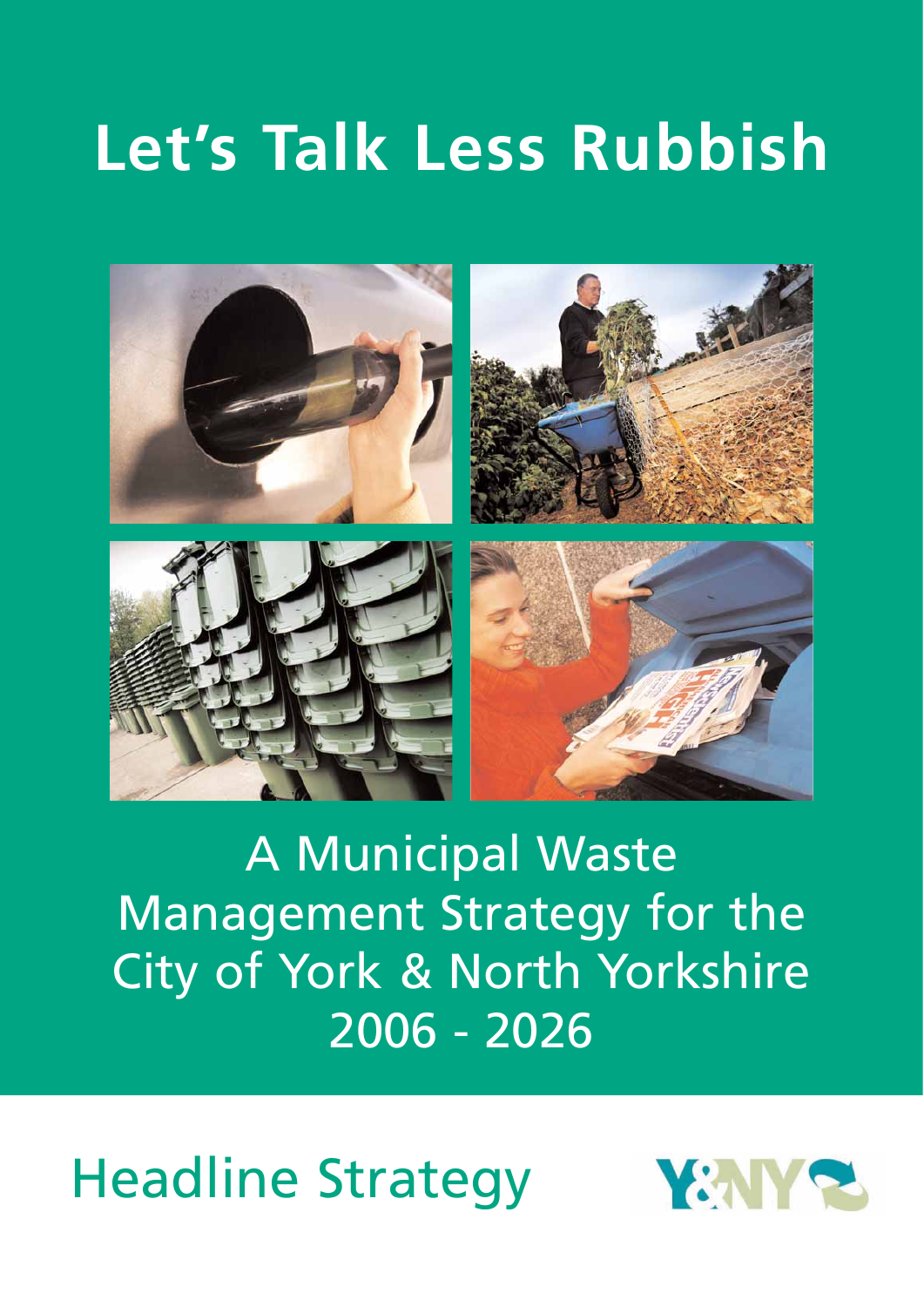## This Strategy was developed by the York & North Yorkshire Waste Partnership, supported by Enviros Consulting Ltd.



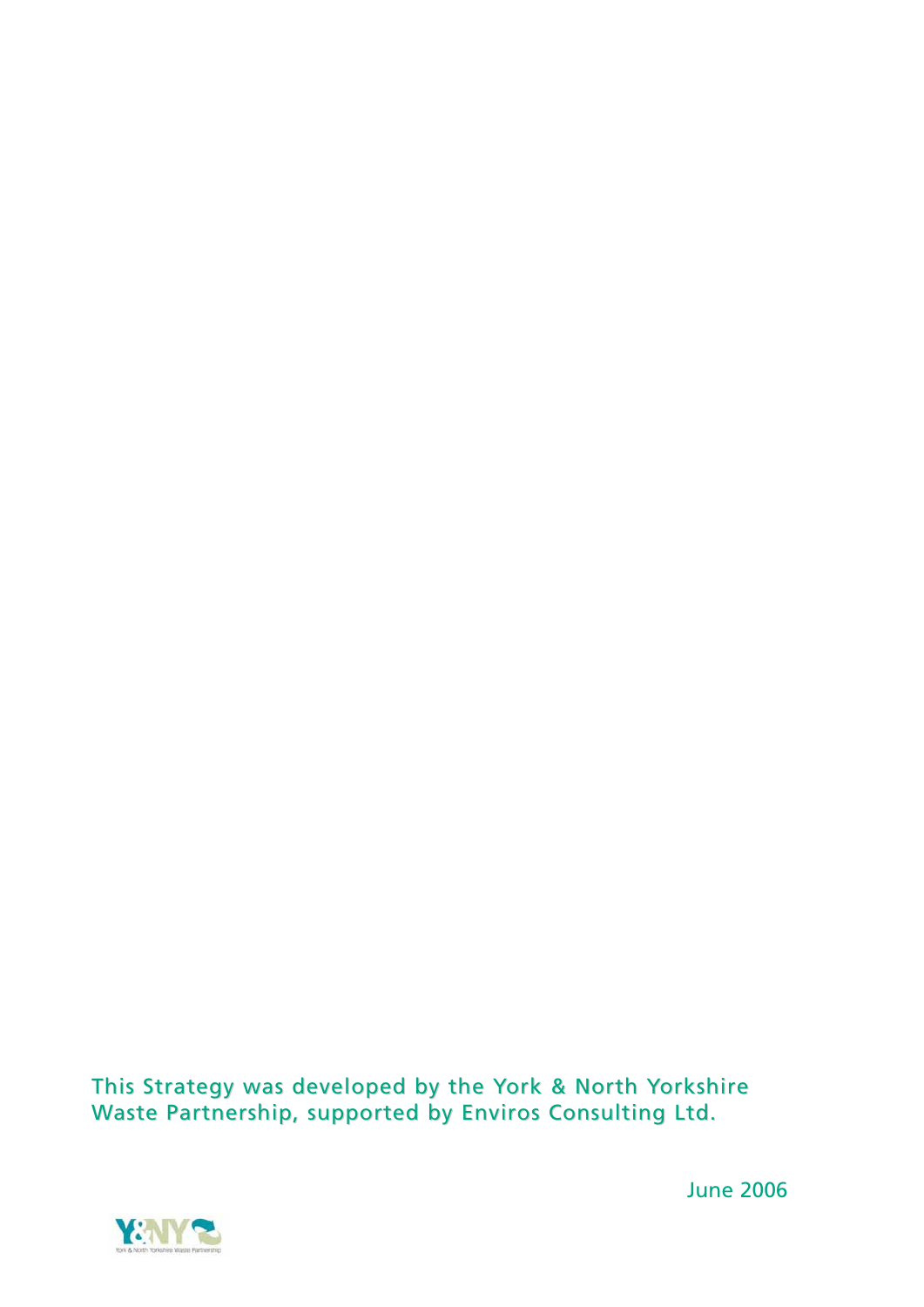| <b>Executive Summary</b>                                           | 1  |
|--------------------------------------------------------------------|----|
| <b>Waste Reduction</b>                                             | 2  |
| Re-use                                                             | 2  |
| <b>Recycling &amp; Composting</b>                                  | 3  |
| <b>Residual Waste Treatment &amp; Disposal</b>                     | 3  |
| <b>Introduction</b>                                                | 5  |
| Scope of the Headline Strategy                                     | 6  |
| Background to 'Let's talk less rubbish'                            | 7  |
| Vision & Objectives of the Strategy                                | 8  |
| The Current Situation in York & North Yorkshire                    | 9  |
| Key Information                                                    | 9  |
| Who is Responsible for the Service?                                | 11 |
| How well is the Service performing now?                            | 12 |
| <b>Recent Achievements</b>                                         | 13 |
| What Policy/Legislation impacts on the Service?                    | 14 |
| The Strategy: Waste Reduction                                      | 15 |
| The Strategy: Waste Re-use                                         | 17 |
| The Strategy: Recycling & Composting                               | 18 |
| The Strategy: Residual Waste Treatment & Disposal                  | 20 |
| <b>Best Practicable Environmental Option</b>                       | 20 |
| <b>Conclusions on Residual Waste Treatment Options</b>             | 21 |
| What about Other Wastes arising in the<br><b>Partnership Area?</b> | 23 |
|                                                                    |    |
| How much will it Cost?                                             | 24 |

Working Together 26

## Review of the Strategy 27

## How will this Strategy make a Difference? 28



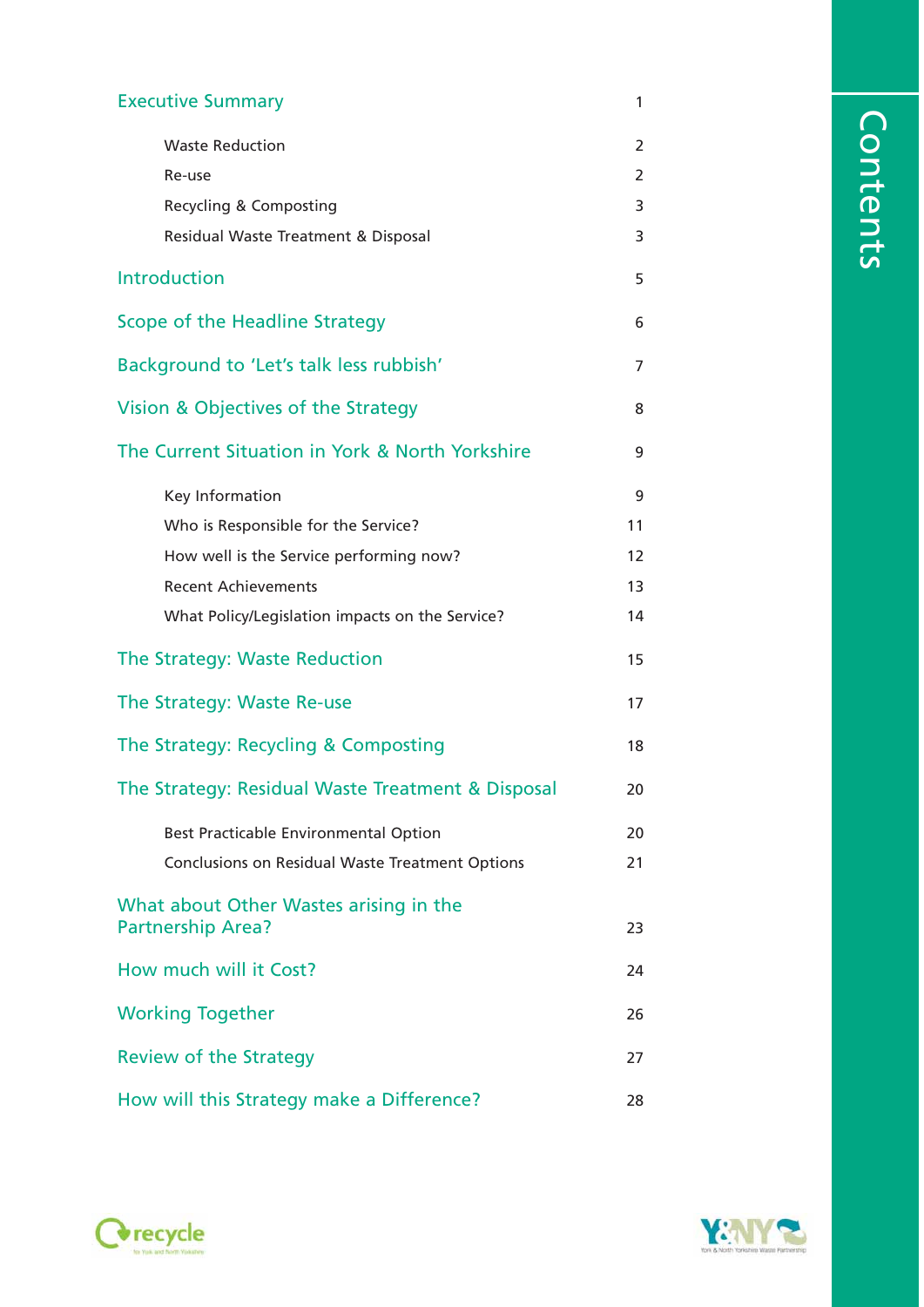This Municipal Waste Management Strategy has been developed by the York & North Yorkshire Waste Partnership and provides the strategic vision for managing wastes and improving resource recovery in York and North Yorkshire. This Strategy document contains the policies, aims, objectives, and targets for the partnership area and relates to the period of 2006 – 2026.

The Strategy has been developed in response to the significant challenges facing the management of municipal waste. These include local, national and international obligations, changing environmental targets and policies, and an increasing requirement to adopt more sustainable practices in the management of wastes. Within the partnership area there are also a number of specific local challenges including a growing population, a predominance of rural areas and areas of low population density.

Whilst focusing predominantly on municipal waste (that is, waste under the control of the local authorities), the Partnership is aiming towards an overall vision to:

'Work with the community and stakeholders of York and North Yorkshire to meet their waste needs and deliver a high quality, sustainable, customer-focussed and cost effective waste management service'.

In order to achieve this vision the Partnership has identified the following strategic objectives:

- To reduce the amount of waste produced in York and North Yorkshire so as to make us one of the best performing areas<sup>1</sup> in the country by 2013 (currently York and North Yorkshire residents produce more waste per person than in most other areas). By 2008, we aim to produce less per person than the average for England and Wales
- To promote the value of waste as a natural and viable resource, by:
	- Re-using, recycling and composting the maximum practicable amount of household waste
	- Maximising opportunities for re-use of unwanted items and waste by working closely with community and other groups
	- Maximising the recovery of materials and/or energy from waste that is not re-used, recycled or composted so as to further reduce the amount of waste sent to landfill

Whilst the rates of composting and recycling have doubled across the

Partnership area from 2001/02 to 2004/05 to the figure of 21%, the amount of waste generated has also increased. This is an area of concern. In order to meet the objectives of this Strategy and respond to legislative challenges, a number of targets and policies have been set in this Strategy, focused on reducing waste arisings and improving the reuse, recycling, composting and recovery of waste.







<sup>1</sup> As determined by comparison with other Shire county performance on Best Value Performance Indicator 84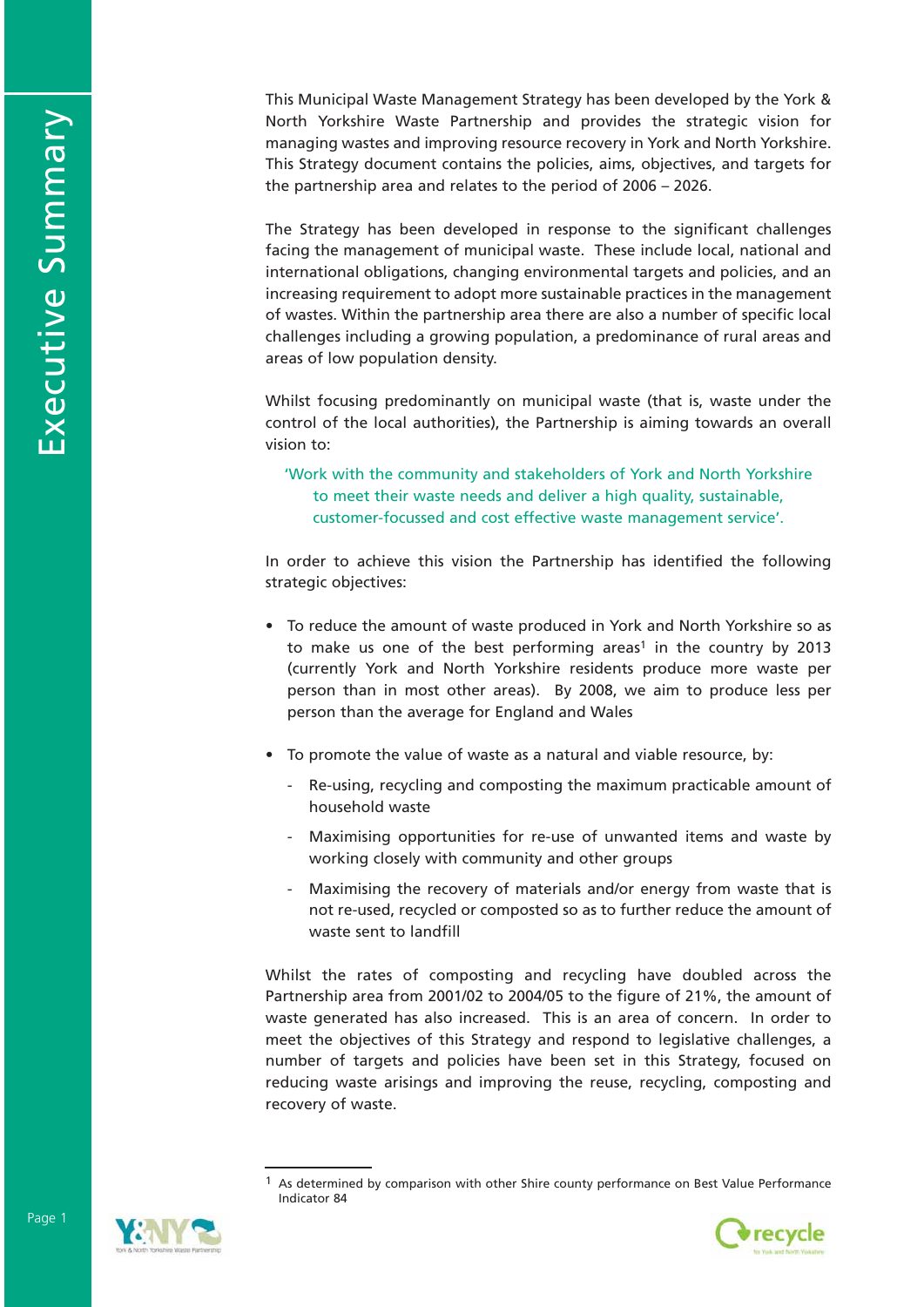#### Waste Reduction

Efforts to reduce the amount of waste sent for disposal have traditionally been concentrated on increased recycling and recovery of waste. However there is now a need to reduce the amount of waste produced in the first place, thereby offsetting the costs and environmental impacts of the generation, collection, treatment and disposal of waste. The Partnership as a whole generates more household waste per person than the average County area. Reducing



the quantities generated will take time as new systems need to be implemented, and campaigns run to encourage residents to make permanent behavioural changes.

The Partnership has set the following targets for waste reduction:

- Contain average household waste arisings so that residents of the Partnership area generate less per head than the average for Shire counties by 2008, and
- To be amongst the lowest 25% of these by 2013
- Specifically annual average growth per head is to be reduced to zero % by 2008

These targets are supported by a revised Waste Minimisation Strategy developed in parallel with this Strategy, to help to tackle the problem of waste growth.

#### Re-use

Waste needs to be regarded as a resource, and the availability of re-useable products needs to be advertised by working with individuals and groups involved in waste re-use (for example repairing or refurbishing redundant items into useful products).



The work of the community sector has long been recognised for its contribution to waste management through community-led kerbside recycling, composting, re-use (particularly furniture re-use) and waste education schemes. The

community sector also provides employment, training and educational opportunities contributing to both the

economy and social well-being of the area. A 'Community Solutions' project was established within the area in 2004 to support charities, voluntary and community groups to get involved in waste re-use. This project focussed on the re-use of furniture and household items, but also offers support in recycling and composting activities. The project contributes to the delivery of many of this Strategy's objectives and will help to establish a sustainable and self-supporting re-use and recycling network in the area.





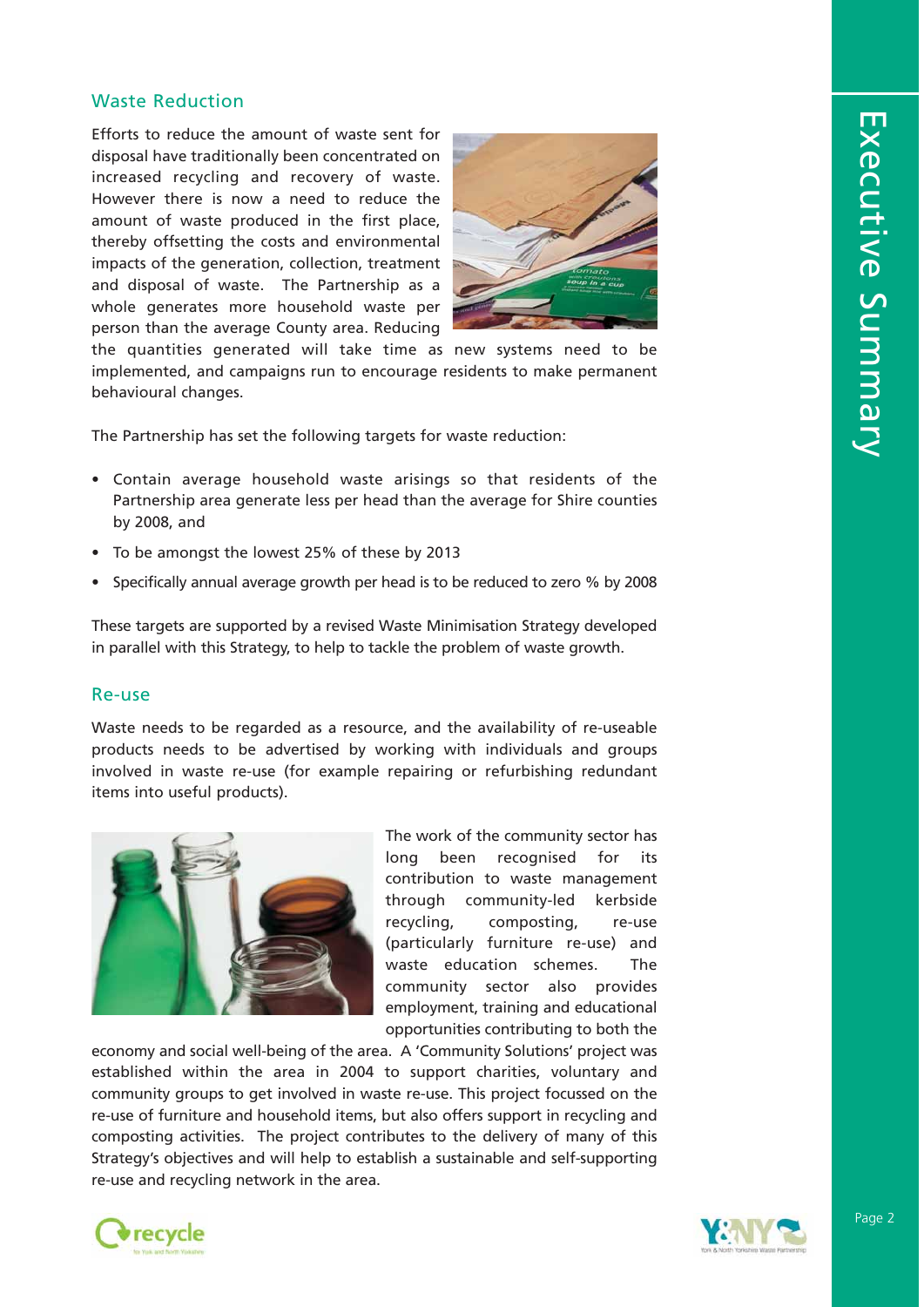The Partnership has set itself a policy to:

• Continue to 'involve community and other groups in maximising opportunities for re-use'.

#### Recycling & Composting

A considerable improvement in recycling and composting performance has

been delivered within the Partnership area over the last five years and this has been achieved through:

- The introduction of new or enhanced kerbside collection schemes
- The introduction of alternate weekly collections of green and residual wastes in some areas
- Improved separation of recyclable and compostable materials at Household Waste Recycling Centres
- An enhanced network of 'bring' bank recycling facilities

Recent studies have shown that a higher level of recycling is the most cost effective long term solution to delivering the Partnership's obligations. High levels of recycling are also essential for reasons of environmental protection, delivering sustainable solutions and satisfying public expectation.



Consequently the Partnership aims to achieve the following targets as a minimum:

- Recycle or compost 40% of household waste by 2010
- Recycle or compost 45% of household waste by 2013
- Recycle or compost 50% of household waste by 2020

#### Residual Waste Treatment & Disposal

There will always be a residual proportion of waste that cannot be recycled or composted. Even with full public participation in recycling, composting and reuse schemes (and the availability of sustainable markets for recyclables and compost) there will still be a remainder for treatment or disposal. Therefore, the Partnership has set itself a target to, as a minimum:

• Divert 75% of municipal waste from landfill by 2013

The Partnership expects that residual waste treatment in York and North



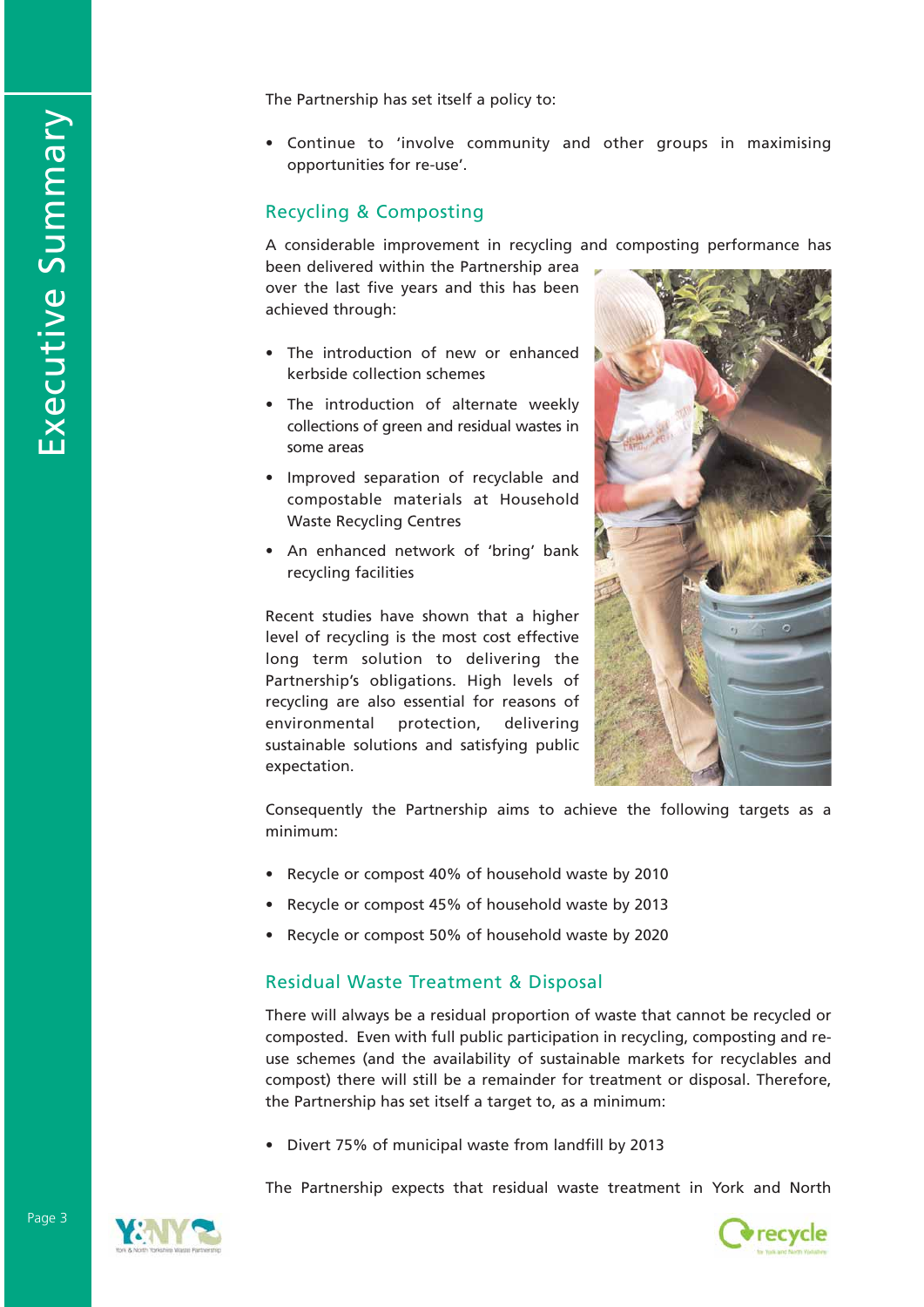Yorkshire will be by biological and/or thermal processes. However, the ultimate technology solution may vary from the preferred options due to factors such as the availability of technology, markets for products, government policy and regulations, practicalities and cost. It is envisaged that between one and three residual waste treatment plants will be required.

Although this Strategy is focussed on municipal waste, the Partnership will continue to liaise with relevant stakeholders to help improve facilities for non municipal wastes and to help to influence the reduction of wastes wherever practicable.

It is crucial that the close working relationship of the Partnership since 2003 in planning and developing future waste management services in a co-ordinated way continues if the Strategy is to be a success. However, some decisions will continue to be best taken locally, provided they are consistent with the overall Strategy. These decisions will include choices on waste collection, street cleansing and local recycling initiatives. The most efficient way of delivering some council waste disposal and collection services may however be through joint contracts for waste management.

This Strategy will be completely reviewed in 2010/11, which will allow targets to be updated and new policies introduced where appropriate.





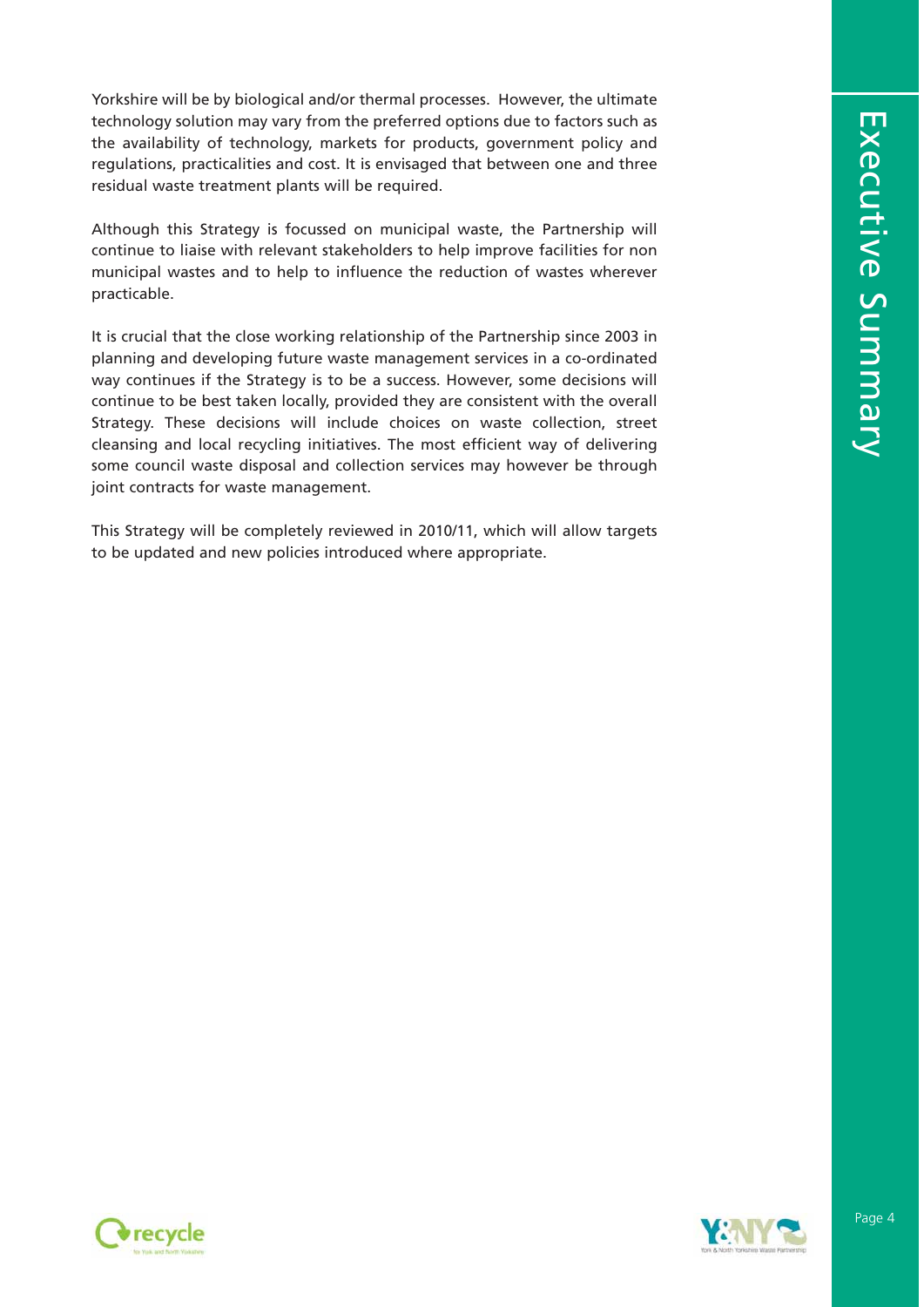This Municipal Waste Management Strategy, entitled 'Let's talk less rubbish' was developed by York & North Yorkshire Waste Partnership (hereafter known as the 'Partnership') which comprises:

- North Yorkshire County Council
- City of York Council
- Craven District Council
- Hambleton District Council
- Harrogate Borough Council
- Richmondshire District Council
- Ryedale District Council
- Scarborough Borough Council
- **Selby District Council**

This document sets out the key principles of the Municipal Waste Management Strategy for York & North Yorkshire. It includes the policies, aims, objectives, and targets for the management of wastes and resources in the Partnership area from 2006 – 2026. It is supported by action plans, and a series of supplementary reports as illustrated in Figure 1.

### Figure 1 The Structure of 'Let's talk less rubbish'

An Action Plan detailing the delivery of the targets and policy within the Strategy and the responsibilities of the partners to ensure their delivery is under development and will be published in its final form by December 2006. It will be available from www.rethinkrubbish-northyorks.com. The six supplementary reports shown in the figure 1 provide supporting information which was considered when developing the Municipal Waste Management Strategy. All are available from www.rethinkrubbish-northyorks.com.







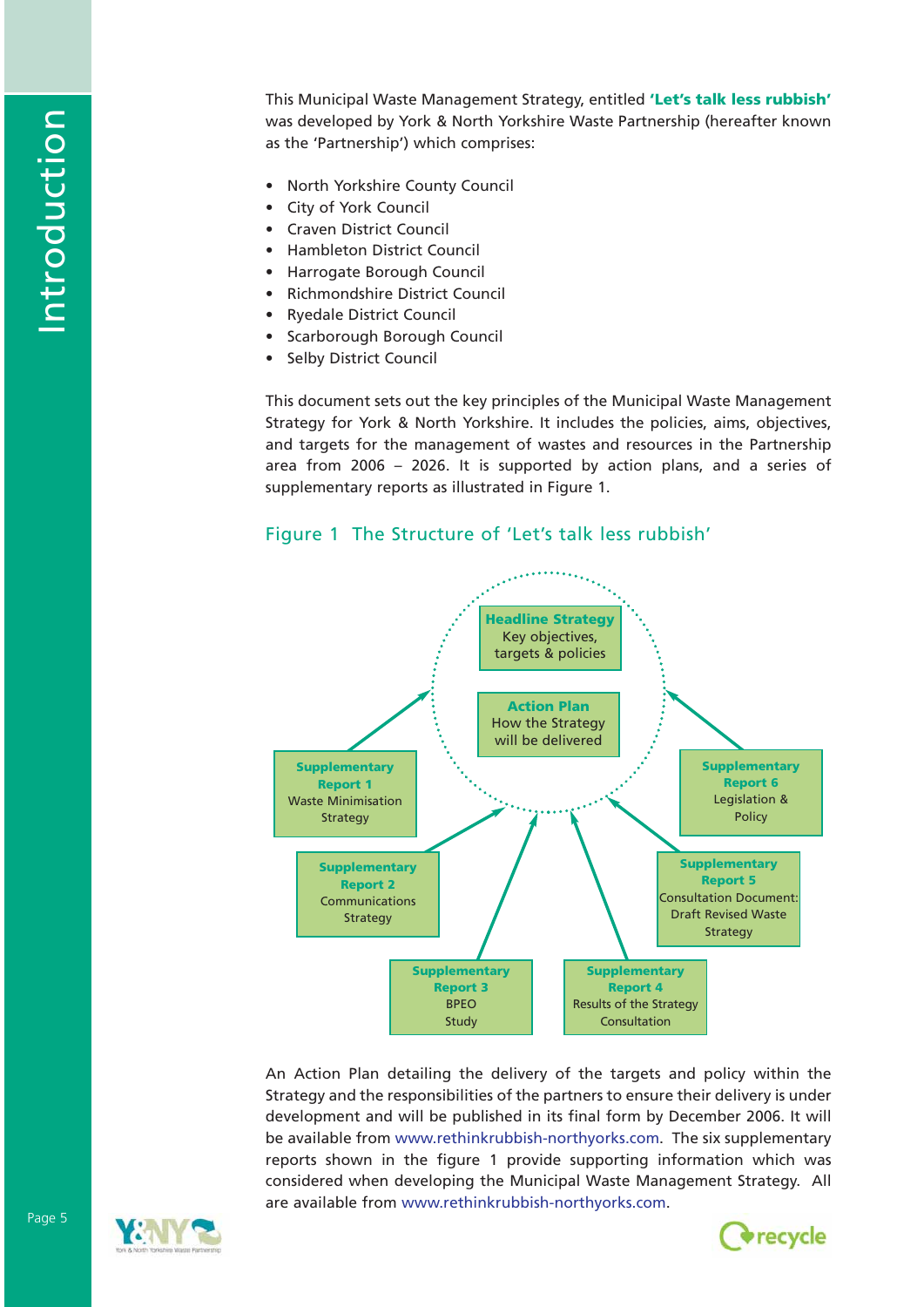'Let's talk less rubbish' covers the geographic area of North Yorkshire including the City of York and deals with the strategic vision for managing wastes, and improving the recovery of those wastes as resources, for the period of 2006 – 2026.

The focus of the Strategy is *municipal* waste, that is, wastes under the control of the local authorities. The majority of this type of waste comes from the household, but there are also some elements from commercial and industrial sources.

The Strategy is being produced as part of a responsibility to deliver local, national and international obligations in terms of environmental targets and policies which govern how we manage our wastes.

The management of municipal waste is a significant challenge, particularly in the light of recent legislation and a need to move away from the practice of disposing of the majority of our wastes in landfill sites.

A new way of thinking is required to deal with our wastes more 'sustainably', that is considering not only our needs and environment, but also the needs and environment we are passing on to future generations. This is the central theme behind 'Let's talk less rubbish' and the targets and policies explained in this document.







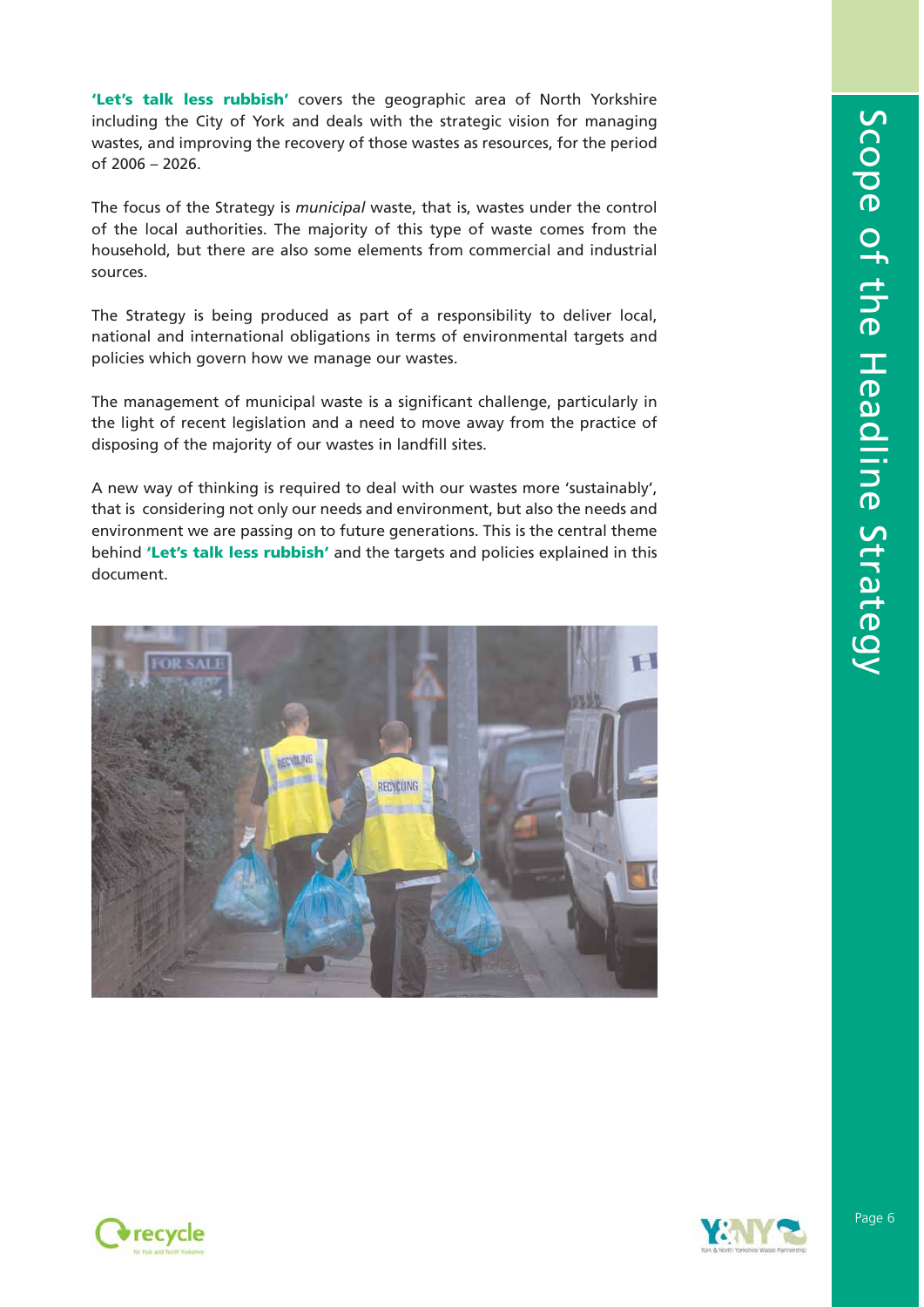This Strategy revises 'Let's Talk Rubbish' <sup>2</sup> which was the previous Partnership Strategy document that was published in 2002.

'Let's talk less rubbish' reflects the current need and desire of the Partnership to re-examine the issues and commitments set out in the 2002 Strategy, and to take into account relevant legislative and policy developments. It also considers recent studies undertaken within the Partnership and the recommendations made on how residual waste can be managed within the area in order to meet new and demanding legal obligations.

The Strategy explains:

- The Partnership's vision for municipal waste management
- Why there is a need to develop new approaches to managing waste
- How much municipal waste is anticipated in future years and how growth in arisings might be controlled
- Current recycling and composting performance, future requirements and targets
- How waste re-use is often environmentally better and cheaper than other options
- How residual waste might be treated and disposed of in future

As part of developing this revised Strategy a consultation draft was issued by the York and North Yorkshire Waste Partnership (Supplementary Report number 5) for public comment during November and December 2005. The main and summary documents were available throughout this period on the Internet, and hard copies available on request.

A leaflet summarising the key issues was also provided to householders and other stakeholders together with a short questionnaire.

- <sup>2</sup> Let's Talk Rubbish Developing a Waste Strategy for York and North Yorkshire, YNYWMP, July 2002<br><sup>3</sup> RBA Research Ltd.<br><sup>4</sup> Assessment of the Best Practicable Environmental Option for Municipal Solid Waste Arising in
- 
- North Yorkshire County Council & City of York Council Final Report, ERM, January 2005





A total of 2944 responses were returned. These responses were analysed by consultants 3 and the results of the consultation informed the development of this Strategy. The summary of the consultation response is contained in Supplementary Report Number 4, headed "Results of the Strategy Consultation" and available from www.rethinkrubbish-northyorks.com .

In addition, several studies were carried out to support the development of the Strategy. The most significant of these was the Best Practicable Environmental Option (BPEO) appraisal 4 for York and North Yorkshire. This study considered different scenarios for municipal waste management and provided a steer as to the most appropriate choices. The BPEO reports were subject to consultation and stakeholder input. The BPEO report is Supplementary Report Number 3 and

is available from www.rethinkrubbish-northyorks.com .

The Partnership and key stakeholders have considered the responses to the draft Strategy consultation and the supporting technical information in the finalisation of this Strategy document. The Strategy reflects the views of the Partnership as to the future development of municipal waste management across York and North Yorkshire.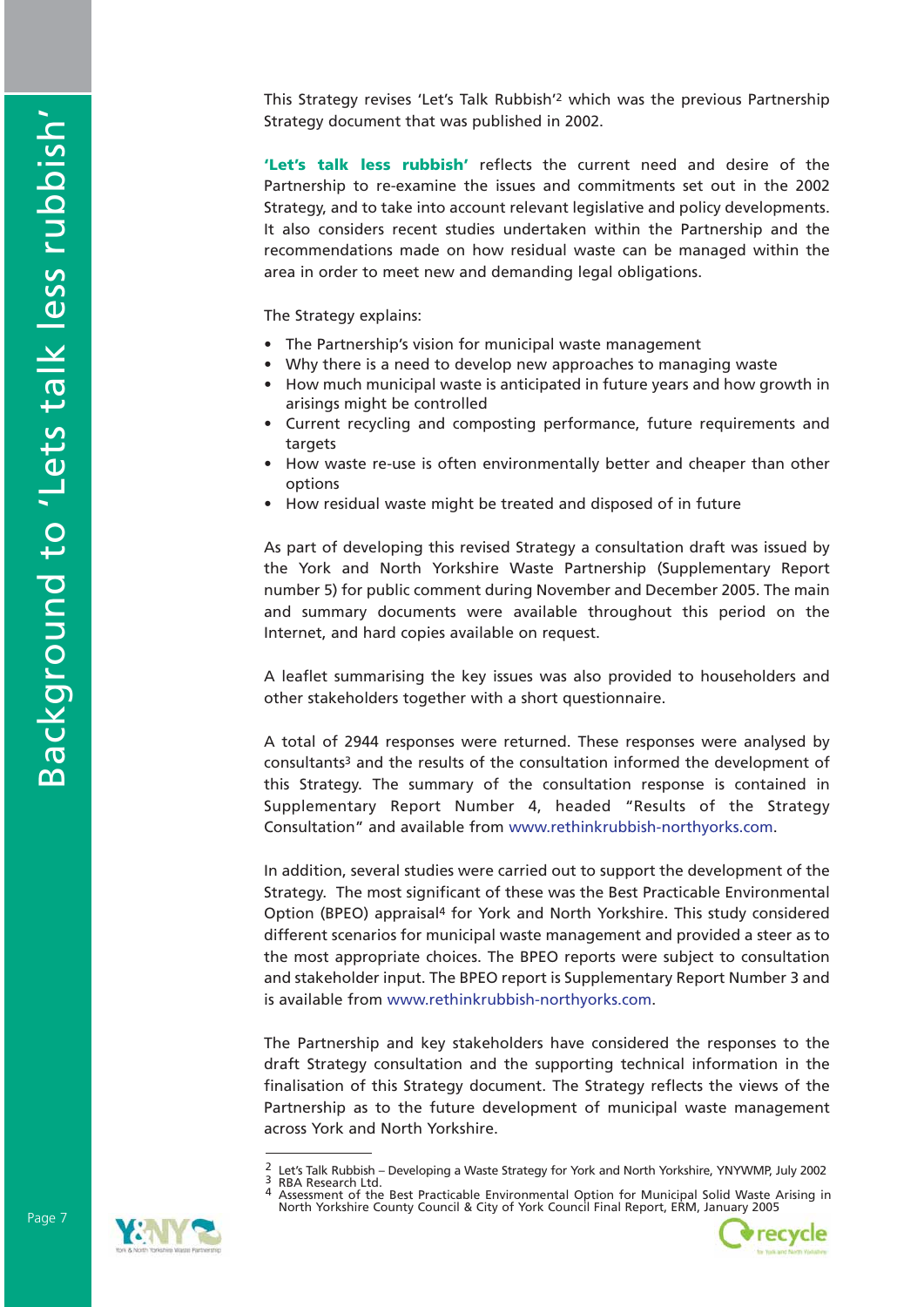Following initial consultation with key stakeholders and with the North Yorkshire Citizens Panel in September 2004, and with the residents of York and North Yorkshire through the development of this Strategy, the Partnership's vision is to:

'Work with the community and stakeholders of York and North Yorkshire to meet their waste needs and deliver a high quality, sustainable, customer-focussed and cost effective waste management service'.

This Strategy has the following objectives, to enable us to achieve this vision:

- Reduce the amount of waste produced in York and North Yorkshire so as to make us one of the best performing areas<sup>5</sup> in the country by 2013 (currently York and North Yorkshire residents produce more waste per person than in most other areas). By 2008, we aim to produce less per person than the average for England and Wales
- To promote the value of waste as a natural and viable resource, by:
	- Re-using, recycling and composting the maximum practicable amount of household waste
	- Maximising opportunities for re-use of unwanted items and waste by working closely with community and other groups
	- Maximising the recovery of materials and/or energy from waste that is not re-used, recycled or composted so as to further reduce the amount of waste sent to landfill

<sup>5</sup> As determined by comparison with other Shire county performance on Best Value Performance Indicator 84





These objectives are linked to other national and regional guidance on waste management, planning and energy generation which influence the delivery of the Strategy. The objectives are also consistent with the generally accepted 'waste hierarchy' which identifies that the best way to manage waste is not to generate it in the first place (reduction), followed by reusing or recycling/composting and recovering energy where practicable and finally disposal of waste, as illustrated in Figure 2.

#### Figure 2: The Waste Hierarchy





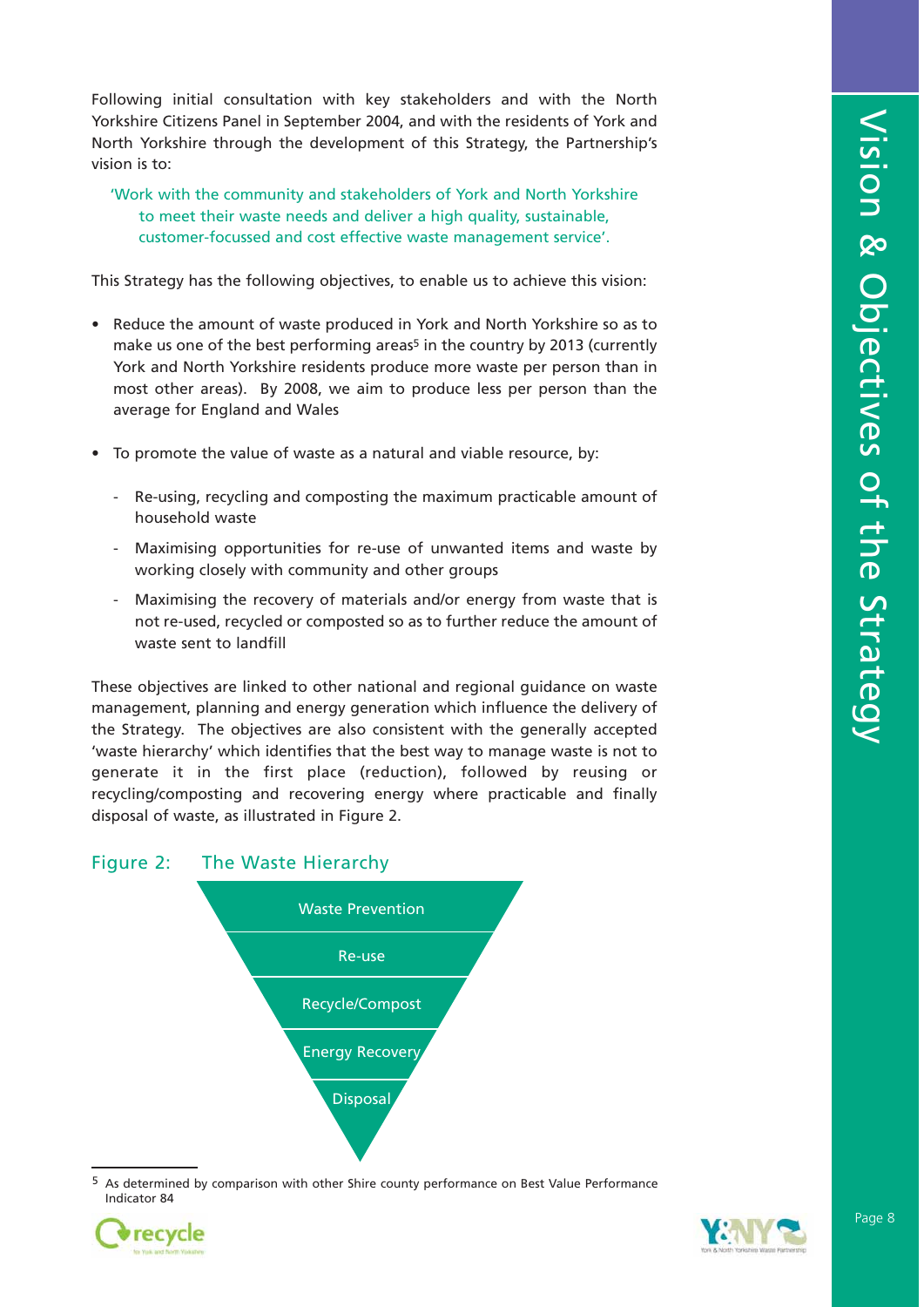#### Key Information



#### *North Yorkshire*

North Yorkshire is England's largest County and is home to around 576,000 people in an area covering about 8654 square km. The population is rapidly growing – it increased by 0.5 per cent per year between 1991 and 2001. The County, however, is one of the most sparsely populated areas in England with only around 121 persons per square km. A total of 396,391 tonnes of municipal waste was generated in 2004/05.

The area is largely rural, with Harrogate and Scarborough being the only towns above 20,000 in population. The County includes the North York Moors and the Yorkshire Dales National Parks; two Areas of Outstanding Natural Beauty and part of a third; together with 244 Sites of Special Scientific Interest ("SSSI"). In addition, the County has 45 miles of coastline that forms its eastern boundary. This predominantly rural aspect and the size of the area combined with a limited transport infrastructure to rural settlements presents particular issues for managing wastes. It often makes the operation of services more expensive than in other areas with a higher population density, where vehicles have a shorter distance to travel between properties. However, the East Coast Main Rail Line, the A1 and the M62 run through the County and these provide potential axes for waste/recyclable transportation. There are also limited water transport routes via the navigable areas of the River Ouse/Ure/Ripon Canal or through coastal routes where practicable.

The area overall is above average in affluence compared to the rest of England, with all districts, except Scarborough, being above average. Unemployment is below the national average. The mix of employment sectors is similar to the national average, though with more employed in distribution, hotels and restaurants and fewer in the financial sector. Tourism, providing 12% of jobs and agriculture at 3%, are important sectors.

The County Council area is two tier with 5 Districts – Craven, Hambleton, Richmondshire, Ryedale and Selby, and 2 Boroughs – Harrogate and Scarborough. A map of the North Yorkshire Districts and Boroughs and the City Council is shown in Figure 3 (page 10).

Waste in North Yorkshire is currently managed through 20 Household Waste Recycling Centres (HWRCs) and 2 Materials Recycling Facilities (MRFs) with disposal of residue to 9 landfills. In terms of collection of the waste, 75% of the waste is collected by the Districts/Boroughs with 25% deposited by the householder at the HWRCs.





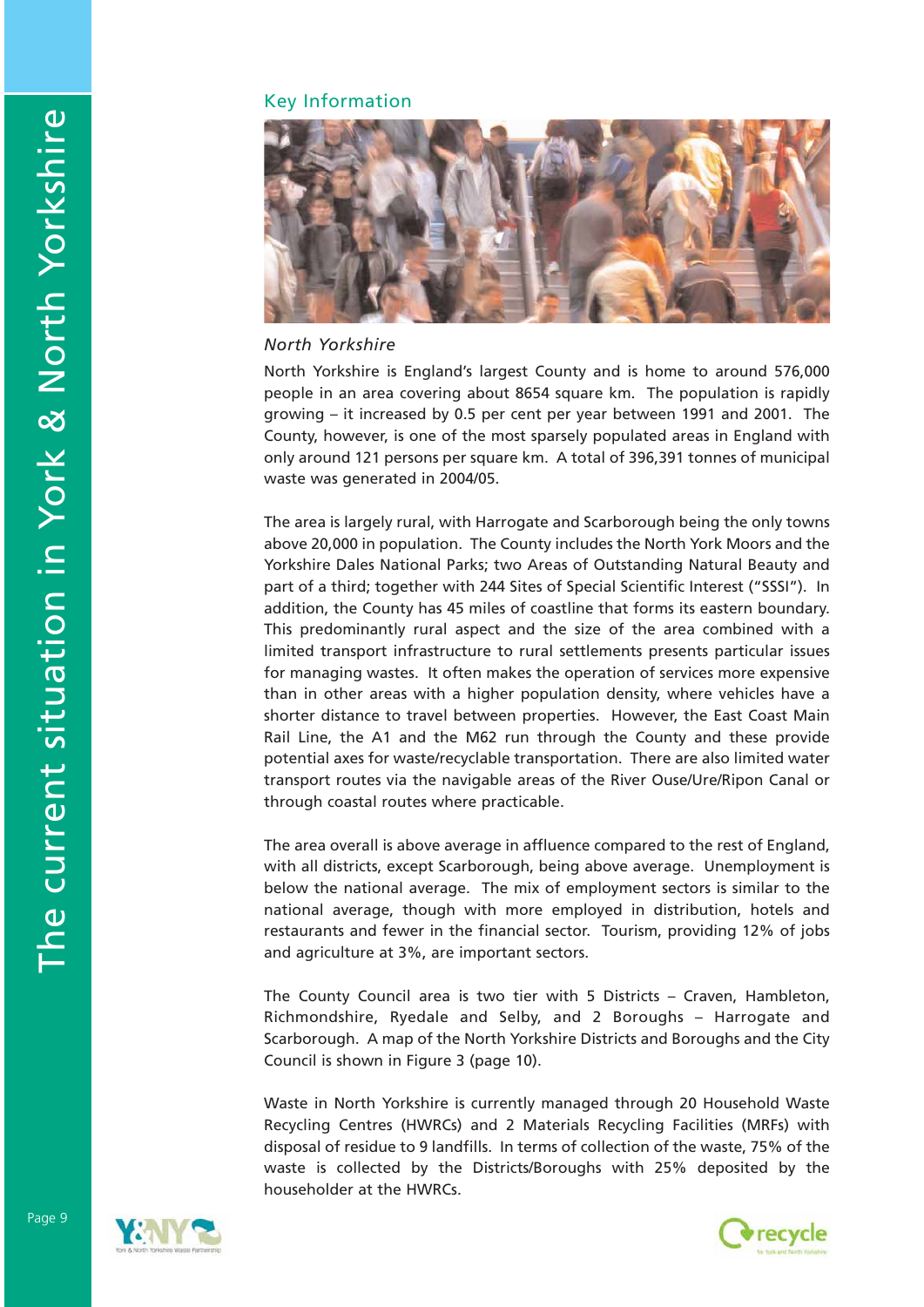#### *City of York*

The City of York Council is a Unitary Authority ("UA") covering approximately 272 square km with a population of around 185,000 (expected to rise by 4.2% between 2001 – 2011). The population density in York averages 680 people per square km. The majority of the population resides within the urban area, the remaining being located in the numerous villages surrounding the City. The City Council managed 123,510 tonnes of municipal waste in 2004/05.

York is identified as part of the Leeds City Region and also is part of a wider 'York sub area' which covers the City of York and its wider hinterland or 'area of influence'. This includes up to Malton, some of the East Ridings, west to the A1 and south to Selby. The nearest towns are Selby (14 miles), Harrogate (21 miles) and Malton (19 miles) and the cities of Leeds (24 miles) and Hull (37miles).

York has good rail access on the East Coast main line. York also has good access to motorway links (notably via the A64 & A19) to all regions of the UK.

The City Council area comprises the historic city centre and the surrounding urban area along with a number of villages, semi-rural settlements and surrounding countryside. The City is divided into 29 administrative Wards. The main landfill site is Harewood Whin, located at Rufforth and the MRF at Hessay is located within the Upper Poppleton Ward on the west of the City. There are three HWRCs that are situated within the wards of Heworth, Strensall and Acomb.

#### Figure 3: Map of North Yorkshire and City of York



| PILE NU LABRI PARLIPIE DARI INGLY<br>발표 아이에서 아버지에 이번 전에 위에 이 의료를 위대하고 감각                          |  |
|---------------------------------------------------------------------------------------------------|--|
| I North Yorkshire County Council Boundary                                                         |  |
| Waste Collection Authorities Boundaries<br>건강 남편 사람은 아이들은 아이들을 통해 보았다. 이 사람들은 아이들은 아이들은 아이들이 있었다. |  |





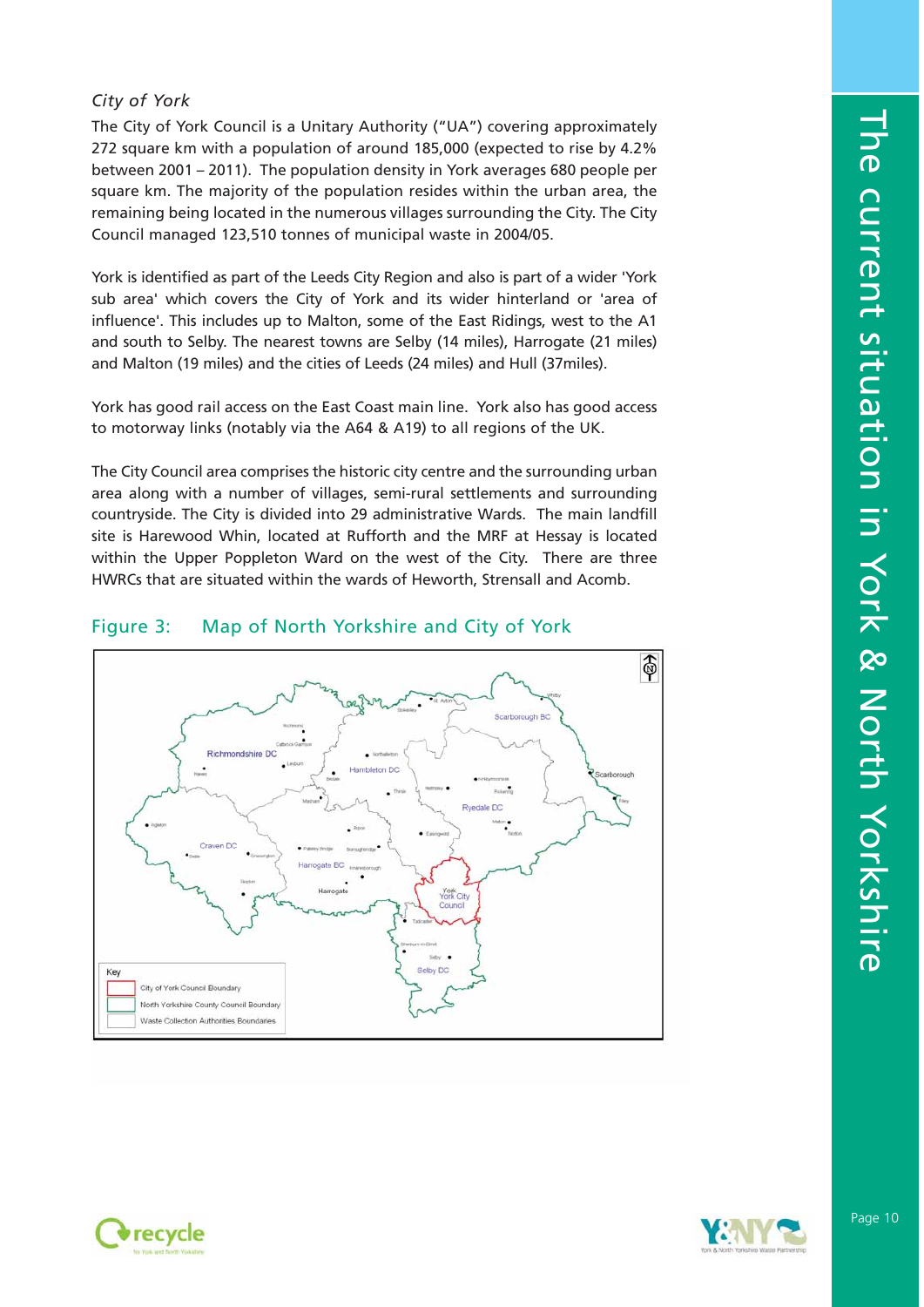Table 1 below sets out key information about the Partnership area in 2004/05:

# Population and household figures quoted here are mid year 2003 estimates but are those used to calculate 2004/05 Best Value Performance Indictors according to Government definitions

#### Who is Responsible for the Service?

In North Yorkshire, two tiers of local government are responsible for the management of municipal waste.

The County Council, as Waste Disposal Authority (WDA), is responsible for:

- The recycling and disposal of waste collected by the District/Borough Councils from their refuse collection, recycling and street cleansing activities
- Providing household waste recycling centres (HWRC) at which residents of the County can take their garden waste for composting and other wastes for re-use or recycling
- Managing the aftercare of some closed landfill sites that have the potential to pollute the environment
- Encouraging others to recycle and re-use waste through the payment of recycling credits to District/Borough Councils, and recycling and/or re-use credits to charities and community groups

|                                                                                 | City of<br><b>York</b> | <b>North</b><br>Yorkshire         | Combined<br><b>Total</b> |
|---------------------------------------------------------------------------------|------------------------|-----------------------------------|--------------------------|
| Population <sup>#</sup>                                                         | 184,200                | 576,100                           | 760,860                  |
| No. of Households <sup>#</sup>                                                  | 81,217                 | 260,695                           | 341,912                  |
| Tonnage of municipal waste managed                                              | 123,510                | 396,391                           | 519,901                  |
| No. of Households with kerbside collection<br>of green waste and/or recyclables | 69,018                 | 209,060                           | 280,900                  |
| No. of Household Waste Recycling Centres                                        | 3                      | 21<br><b>NB. 20 in</b><br>2005/06 | 24                       |
| No. of recycling bring bank sites                                               | 60                     | 430                               | 490                      |

Table 1: Key Statistics of the Partnership in 2004/05

• Giving advice to members of the public, commerce and industry in all matters relating to waste management

The District and Borough Councils in the county are Waste Collections Authorities (WCA's), and are individually responsible for the collection and recycling of municipal waste, litter and abandoned cars.

The City of York Council, as a Unitary Authority, is both a Waste Disposal Authority (WDA) and a Waste Collection Authority (WCA). It has combined responsibilities for collection, recycling, treatment and disposal.



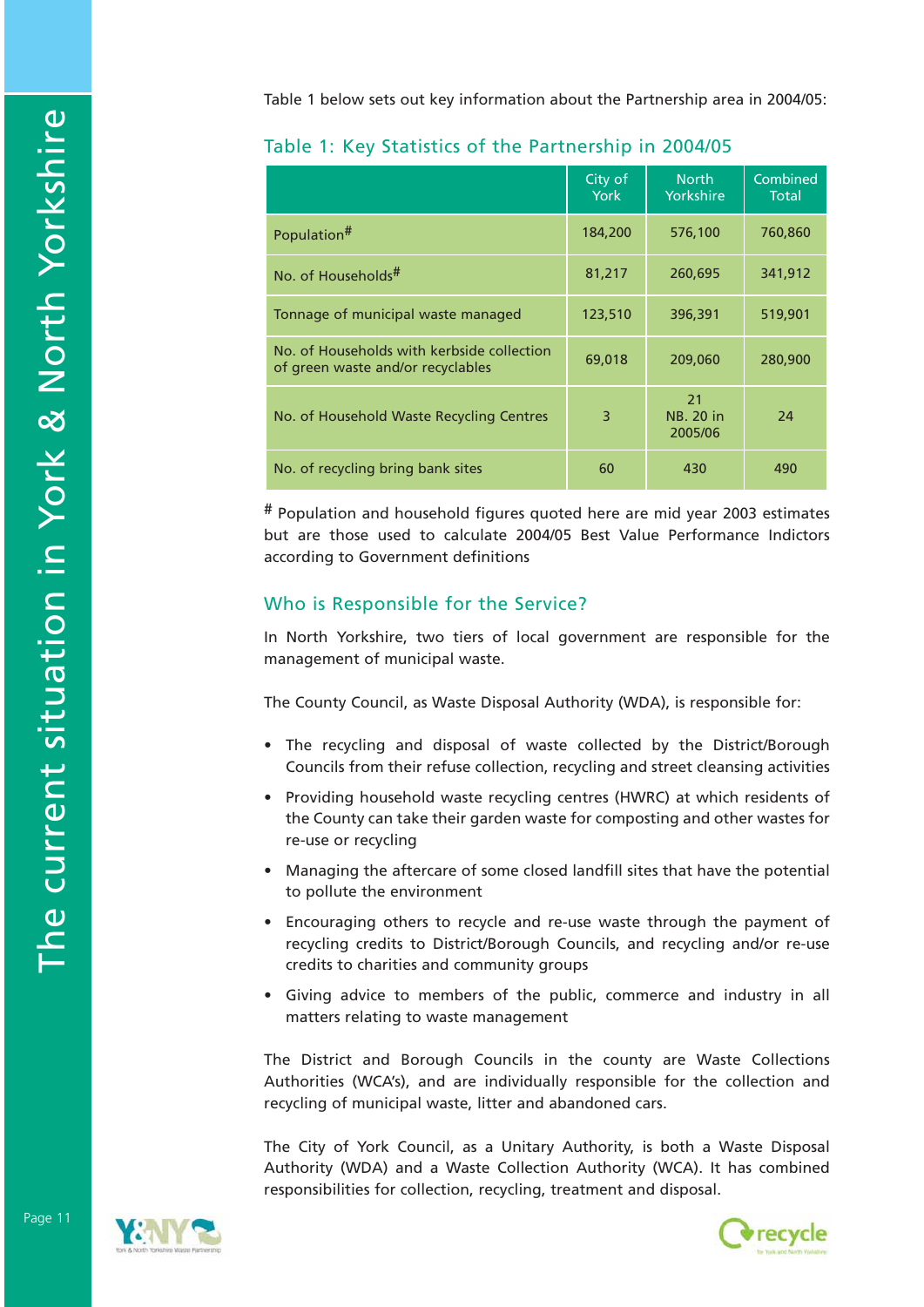This Strategy provides an enhanced framework for continued Partnership working between authorities whilst allowing more local strategies (e.g. the recycling plans of the District and Borough Councils and other complementary strategies) to exist within it.

The City of York and North Yorkshire County Councils also have duties as planning authorities, and responsibility to ensure that adequate facilities are provided for the management and disposal of a range of wastes. Waste Local Plans and the emerging Local Development Frameworks (LDFs) establish an overall need for waste management capacity and set out land use planning and development control policies that apply to the location of waste management facilities. This Strategy will provide input to the land-use planning process.

#### How well is the Service performing now?

Each local authority produces data on a regular basis with regard to their performance in delivery of the waste management service. Some of this data is reported to the Audit Commission as Best Value Performance Indicators (BVPIs). Key issues that are reported as annual BVPIs include the amount of composting and recycling that takes place, the amount of household waste that is generated (per person), the amount of waste landfilled and the cost of the service per household.

Table 2 sets out key BVPIs and other data on waste management practice, as reported within the Partnership area from 2001/2 – 2005/6.

### Table 2: Best Value Performance Indicators & key waste data for York and North Yorkshire

The rates of composting and recycling have doubled over this period, however the amount of waste generated has increased but now appears to be reducing.

This Strategy sets out the targets and policies to reduce waste arisings further and improve the reuse, recycling, composting and recovery of waste.





|                                                                              | 01/02   | 02/03   | 03/04   | 04/05   | 05/06<br>estimates |
|------------------------------------------------------------------------------|---------|---------|---------|---------|--------------------|
| <b>Total Amount of Household</b><br><b>Waste (Tonnes)</b>                    | 424,397 | 426,691 | 426,058 | 436,581 | 428,766            |
| Rate of Growth (%)<br>(3yr rolling average trend/head)                       | N/A     | N/A     | 1.6     | 0.67    | $-0.45$            |
| Household Waste Recycled (%)<br><b>(BVPI 82A)</b>                            | 6.68    | 8.08    | 10.48   | 11.75   | 17.8               |
| <b>Household Waste Composted</b><br>$(\%)(BVPI 82B)$                         | 3.99    | 5.57    | 6.73    | 9.26    | 11.7               |
| Household Waste to Landfill (%)<br>(BVPI 82D)                                | 89.33   | 86.35   | 82.80   | 78.99   | 69.7               |
| <b>Household Waste Collected</b><br>(kg per Head of Population)<br>(BVPI 84) | 563     | 568     | 564     | 574     | 560                |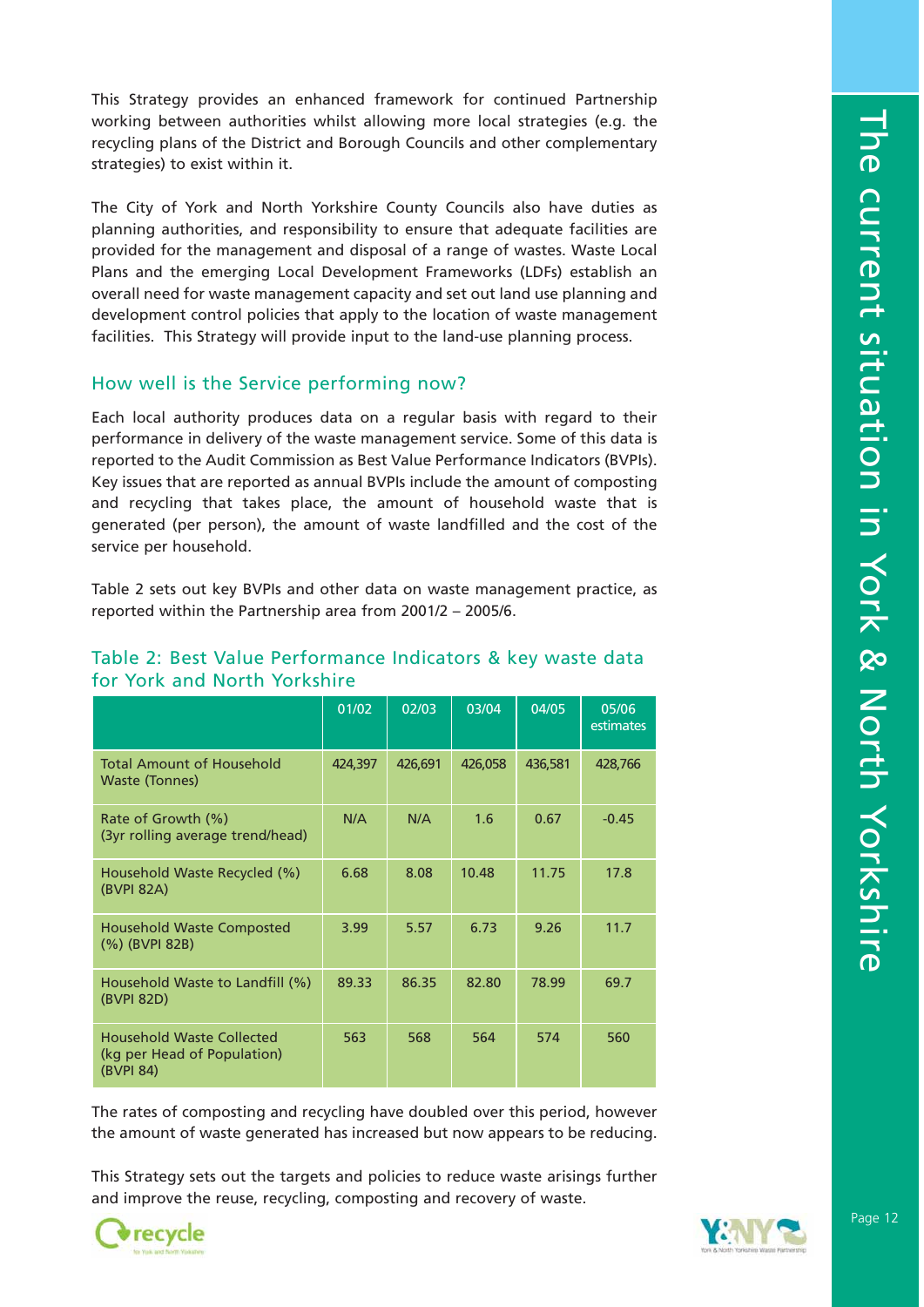### Recent Achievements

There have been a number of notable recent achievements that demonstrate the Partnership activity and commitment to date in working towards more sustainable management of wastes:

- The development of a joint Waste Minimisation Strategy<sup>6</sup> to encourage waste reduction throughout the area
- Expansion of kerbside recycling schemes to increase householder participation and improve performance
- New ways of operating Household Waste Recycling Centres in York and North Yorkshire that have improved both performance and the quality of service provided
- Adoption of a Statement of Agreed Principles between Partners to clarify roles and responsibilities
- Agreement between the City of York Council and North Yorkshire County Council to adopt a joint approach to future waste service procurement
- A review of the Partnership itself and its future needs to enable better coordination of arrangements
- A review of Household Waste Recycling Centre policies for North Yorkshire, to address efficient working of these centres and encourage the full realisation of their potential
- Opening of new Household Waste Recycling Centres in York, Whitby and Scarborough
- The County Council's delivery of a Local Public Service Agreement (LPSA) with Government that achieved higher targets for recycling and composting in the area (an increase of 2.1% over the Council's statutory target of 21%) in 2005/06. This was achieved in partnership with the district and borough councils.
- The City of York Council's agreement to a LPSA2 scheme that will increase the amount of plastic bottles and cardboard recycled within the city area
- The delivery of a community recycling and re-use initiative called 'Community Solutions' to provide support to local community and voluntary groups involved in these activities that builds additional capacity and enables the community sector to contribute further to strategic objectives
- The first 'joint' waste compositional analysis for the Partnership, identifying the specific components of household waste in the area. This is fundamental to understanding what type of waste is being presented, monitoring waste arisings and determining the facilities needed for dealing with them

• The development of a Partnership incentive scheme that encourages householders to participate in existing recycling schemes







<sup>6</sup> York and North Yorkshire Waste Partnership - Waste Minimisation Strategy 2004, subsequently updated and revised April 2006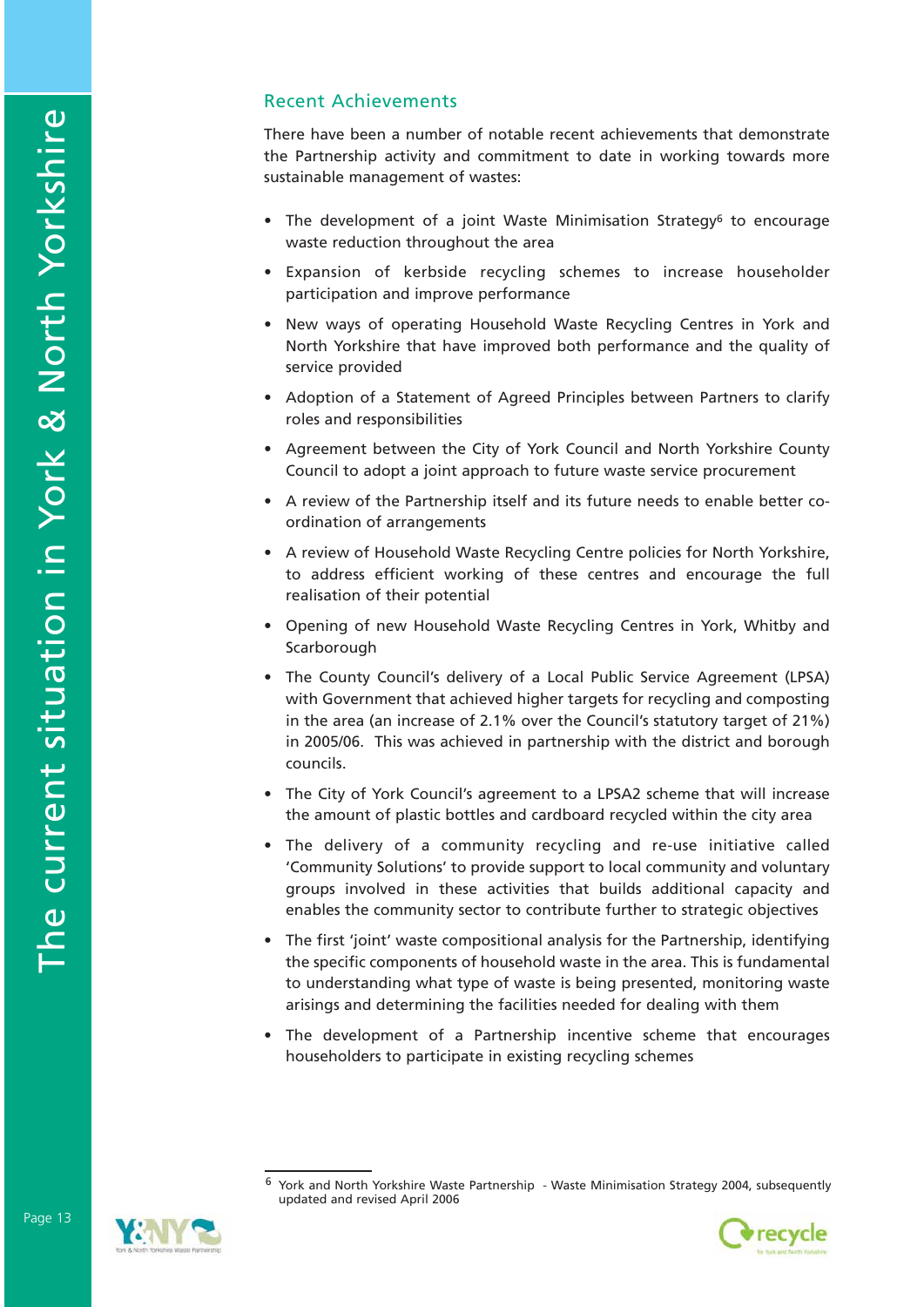#### What Policy/Legislation impacts on the Service?

A wide variety of legislation and Government policy impacts on the delivery of the municipal waste management service. Current legislation and policy is summarised in Supplementary Report 6.

The key National targets for the service in England <sup>7</sup> for recycling and composting, are set out in Waste Strategy 2000, and are as follows:

- To recycle or compost at least 25% of household waste by 2005
- To recycle or compost at least 30% of household waste by 2010
- To recycle or compost at least 33% of household waste by 2015

National targets for recovery (which includes recycling and composting but also wastes sent for treatment where materials and/or energy are recovered) are:

- To recover value from 40% of municipal waste by 2005
- To recover value from 45% of municipal waste by 2010
- To recover value from 67% of municipal waste by 2015

The European Landfill Directive introduced targets for Nation states to reduce the amount of biodegradable waste sent to landfill, as follows:

- By 2010 to reduce biodegradable municipal waste landfilled to 75% of that produced in 1995
- By 2013 to reduce biodegradable municipal waste landfilled to 50% of that produced in 1995
- By 2020 to reduce biodegradable municipal waste landfilled to 35% of that produced in 1995

These targets have been translated to local allowances for waste disposal authorities, for these and intermediate years through the Waste & Emissions Trading (WET) Act (2003).

Delivery of Waste Strategy 2000 targets alone will not deliver the requirements of the Landfill Directive or the WET Act. Meeting Landfill Directive targets as required by the WET Act is a key driver for change and a fundamental principle of this Strategy. Waste Strategy 2000 itself is scheduled to be reviewed during 2006 and a consultation document has been issued by Department of Environment, Food and Regional Affairs (Defra). New performance targets are likely to be set for local authorities beyond 2005/06 and changes to existing Best Value Performance Indicators are also anticipated.

Consultation on the review of the National Waste Strategy (January 2006) suggested increased recycling and composting targets as follows:

- To recycle or compost at least 40% of household waste by 2010
- To recycle or compost at least 45% of household waste by 2015
- To recycle or compost at least 50% of household waste by 2020

Page 14

7 Waste Strategy 2000 for England and Wales Cm 4693-2



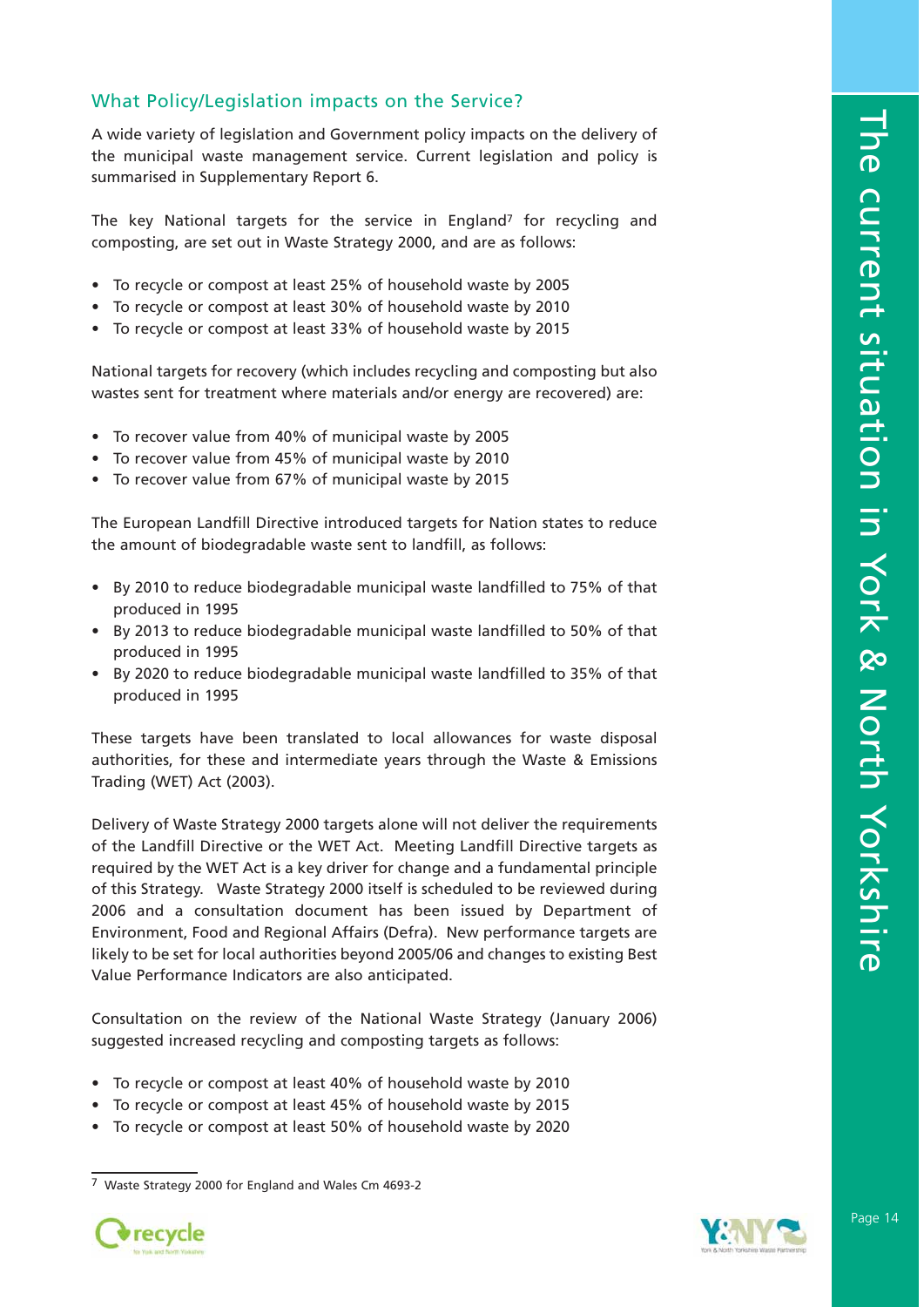This Strategy is based upon the accepted 'waste hierarchy' as set out in Figure 2. Efforts to reduce the amount of waste sent for disposal have traditionally been concentrated on increased recycling and recovery of waste. However there is a need now to transfer more effort higher up the hierarchy to reduce the amount of waste produced in the first place, thereby offsetting the costs and environmental impacts of the generation, collection, treatment and disposal of waste.

The following graph sets out the historical and current household waste arisings expressed as kg/head of population for the Partnership area.



### Graph 1: Historical household waste arisings, per person, per annum

The Partnership as a whole generates more household waste per person than the average County area. It is important to reduce the amount of waste to that produced in the best performing authority areas for reasons of reducing the environmental impact of creating unnecessary waste and reducing the cost of collecting, treating and disposing of the waste generated. This will take time as new systems need to be implemented, and campaigns run to encourage residents to make permanent behavioural changes.

Waste reduction is regarded by the Partnership as '*waste prevention in order to limit the quantities of waste requiring collection and management by the local authorities in York and North Yorkshire*'.

Controlling the amount of waste has a direct bearing on the costs for the waste service borne by local council tax payers. A series of steps have been identified in the Partnership's Waste Minimisation Strategy (July 2004) and its subsequent revision (April 2006). This revised waste minimisation Strategy Supplementary Report Number 1 is available from www.rethinkrubbish-northyorks.com and contains the actions needed for achieving the targets set out in this section of the Headline Strategy.





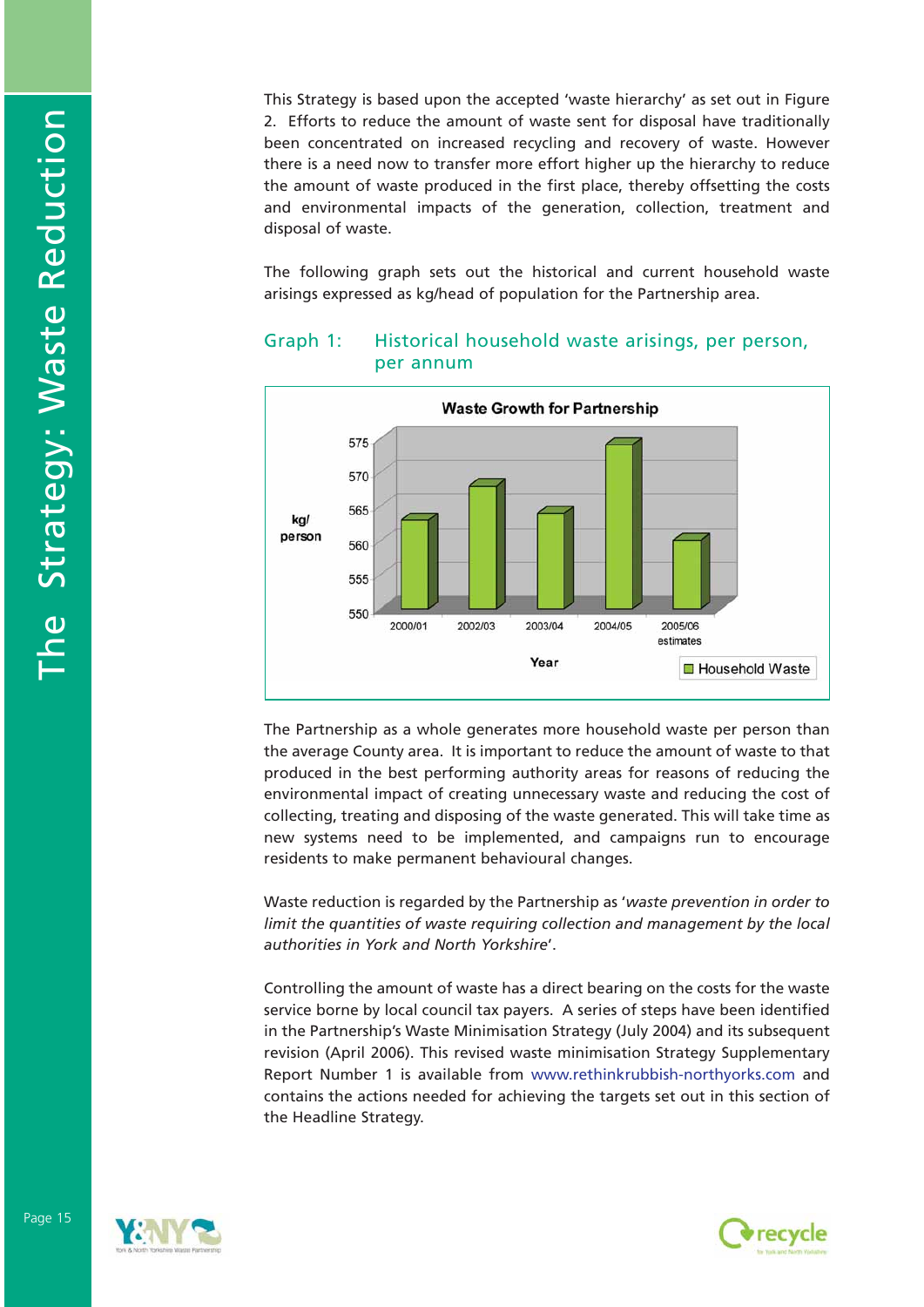The Partnership's targets for waste reduction are to:

'Contain average household waste arisings so that residents of the Partnership area generate less per head than the average for Shire counties by 2008, and be amongst the lowest 25% of these by 2013. Specifically annual average growth per head is to be reduced to zero % by 2008'.

These targets comparing performance against other Shire counties will be reviewed in 2008 in the light of the performance of the Partnership and also the other Shire counties.

Limiting growth in household waste arisings will be achieved through implementing the actions specified in the Waste Minimisation Strategy (Supplementary Report 1, and Action Plan) and with support from the Government's Waste and Resources Action Programme (WRAP8) and campaigns delivered in accordance with the Partnership's Communications Strategy.9 This is Supplementary Report Number 2 and is available from www.rethinkrubbishnorthyorks.com.









Page 16

8 www.wrap.org.uk

9 York and North Yorkshire Waste Partnership Communications Strategy 2006



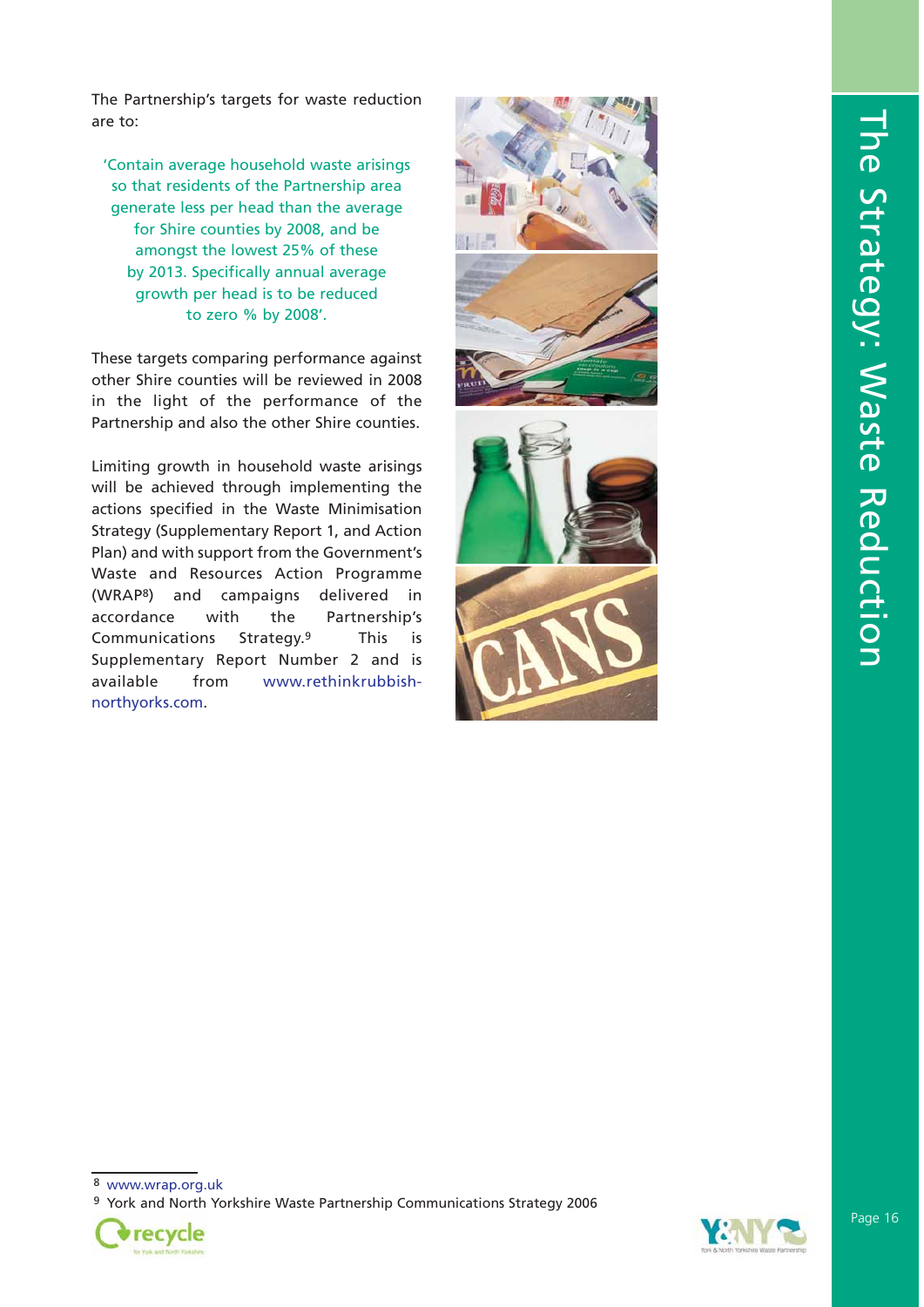It is often said that "we live in a throw away society" but this trend needs to be reversed, for example by using re-useable products to minimise the need for, and cost of landfill. However, re-use often means connecting those with items they no longer have a use for, with those who want them. This means we need to recognise waste as a resource and publicise the availability of re-useable products by working with individuals and groups involved in waste re-use initiatives (for example repairing or refurbishing redundant items into useful products).



The work of the community sector has long been recognised for its contribution to waste management through community-led kerbside recycling, composting, re-use (particularly furniture re-use) and waste education schemes. The community sector also provides employment, training and educational opportunities contributing to both the economy and social wellbeing of the area. Since community groups work at 'grass roots' level, and are highly committed, they are well placed to engage successfully with hard

to reach sections of the community and deliver the reduce, re-use and recycle message.

The Partnership will continue to 'involve community and other groups in maximising opportunities for re-use'.

A 'Community Solutions' project was established within the area in 2004 to support charities, voluntary and community groups to get involved in waste reuse. This project focuses on the re-use of furniture and household items, but also offers support in recycling and composting activities. The aims of the project are to:

- Increase the amount and range of materials re-used, recycled and composted;
- Increase the capacity of the voluntary and community sector to re-use, recycle and compost;
- Facilitate technical and financial support to groups;
- Encourage partnership working between groups, local businesses and the Partnership itself

The project, established with funding provided under a Local Public Service Agreement (LPSA) between North Yorkshire County Council and Government, contributes to the delivery of many of this Strategy's objectives and will help to establish a sustainable and self-supporting re-use and recycling network in the area.





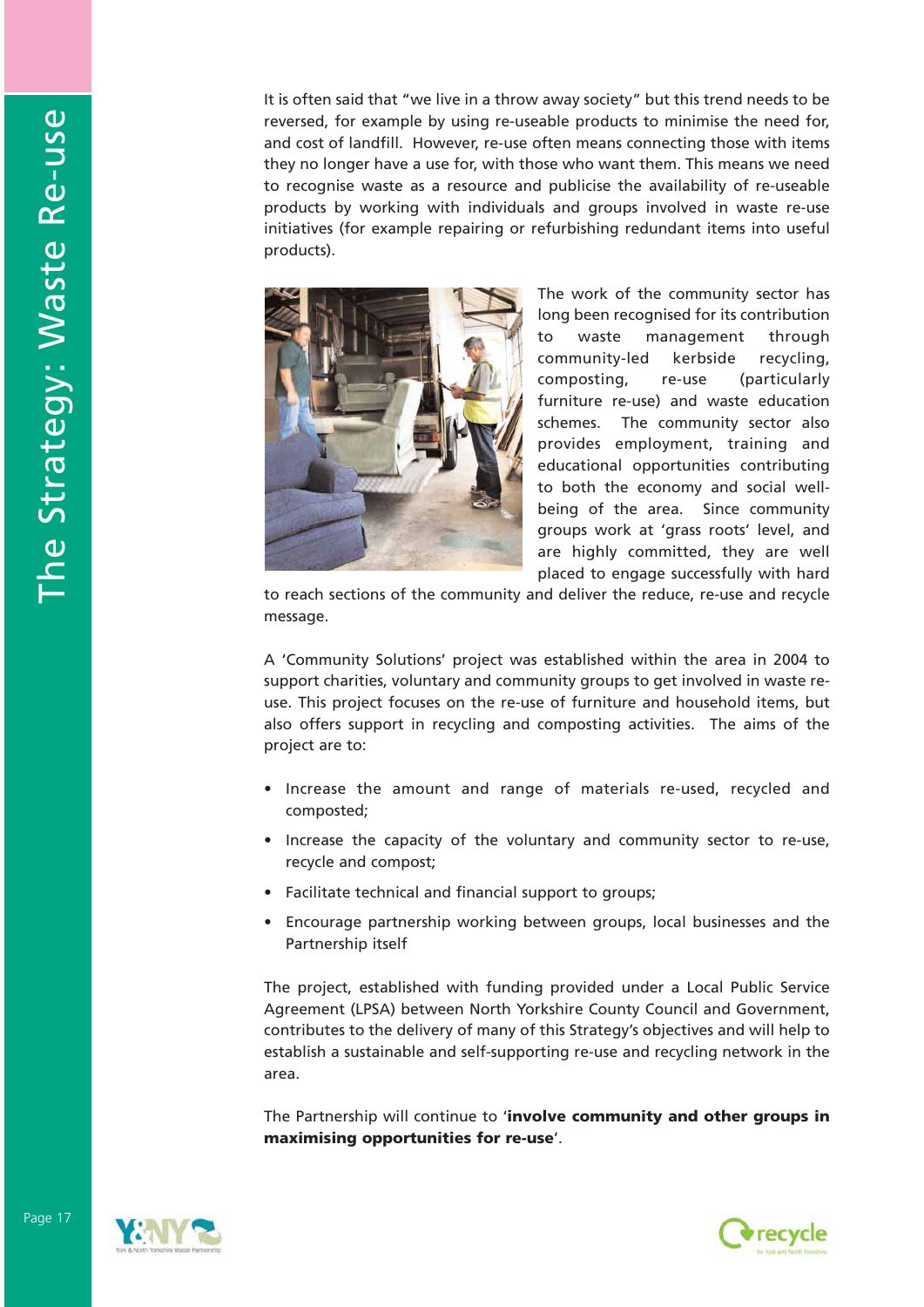Excellent progress has been made in increasing recycling and composting performance since 'Let's Talk Rubbish' was published in 2002. The North Yorkshire Local Public Service Agreement (LPSA) committed the district and borough councils to improved recycling performance whilst providing additional funding to initiate schemes.

The City of York Council's recently agreed LPSA 2 will further improve existing performance.

The Table below sets out current targets and recent performance.





#### Table 3: Recycling/Composting Targets & Performance

The authorities which had a statutory composting and recycling target of 18% in 2005/6 (the lowest performance target) will be required to meet a higher target of 20% in 2007/8. This will affect the City of York, Richmondshire, Scarborough and Selby authorities. The other partners will retain their existing (2005/6) targets for 2007/8, however there is currently no statutory requirement to meet targets over 30%.



| <b>Local Authority</b>                          | rformance<br>2004/05<br><u>Ctual</u> | Performance<br>2005/06<br>Estimated | Composting<br>Target 05/06<br><b>Recycling</b> a<br>Statuton | 2541<br>Target<br>(05/06)                | PSA <sub>2</sub><br>arget<br>007/08) |
|-------------------------------------------------|--------------------------------------|-------------------------------------|--------------------------------------------------------------|------------------------------------------|--------------------------------------|
| <b>North Yorkshire</b><br><b>County Council</b> | 21.98%                               | 31.16%                              | 21%                                                          | 23.1%<br>(10% 'stretch'<br>on 21%)       | N/A                                  |
| <b>City of York</b><br>Council                  | 17.77%                               | 24.08%                              | 18%                                                          | N/A                                      | 37.51%                               |
| <b>Craven District</b><br>Council               | 21.41%                               | 27.06%                              | 27%                                                          |                                          | N/A                                  |
| <b>Hambleton District</b><br>Council            | 34.52%                               | 39.72%                              | 24%                                                          |                                          | N/A                                  |
| Harrogate<br><b>Borough Council</b>             | 15.63%                               | 21.54%                              | 21%                                                          |                                          | N/A                                  |
| Richmondshire<br><b>District Council</b>        | 11.99%                               | 22.67%                              | 18%                                                          | <b>Within NYCC</b><br><b>LPSA target</b> | N/A                                  |
| <b>Ryedale District</b><br>Council              | 25.40%                               | 42.70%                              | 33%                                                          |                                          | N/A                                  |
| Scarborough<br><b>Borough Council</b>           | 14.87%                               | 18.83%                              | 18%                                                          |                                          | N/A                                  |
| <b>Selby District</b><br>Council                | 14.71%                               | 27.38%                              | 18%                                                          |                                          | N/A                                  |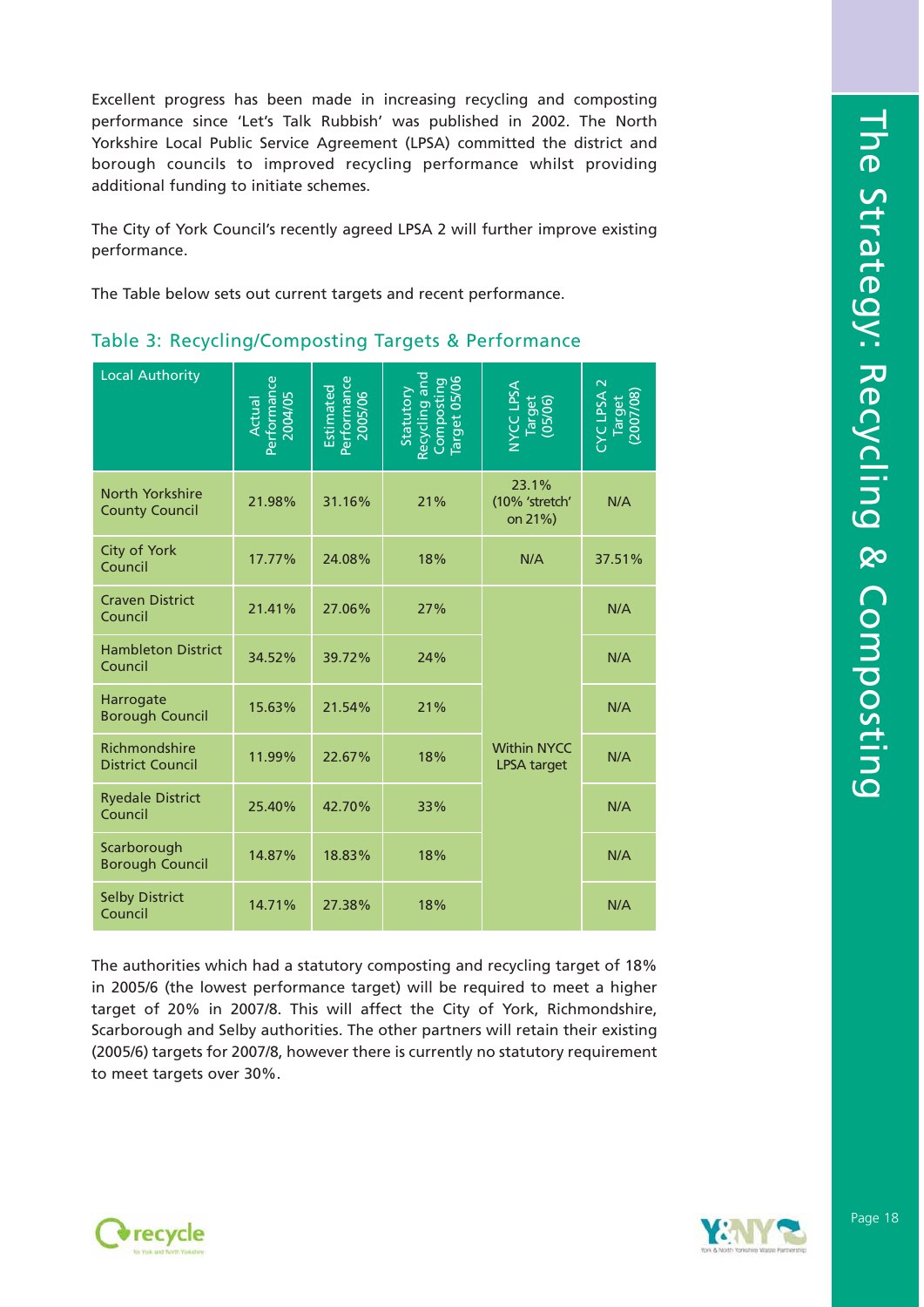Improved recycling and composting performance has been delivered through:

- The introduction of new or enhanced kerbside collection schemes
- The introduction of alternate weekly collections of green waste and recyclables and residual wastes in some areas
- Improved separation of recyclable and compostable materials at Household Waste Recycling Centres as a result of facilities and new contractual and on-site arrangements



• An enhanced network of 'bring' bank recycling facilities

These targets have been amended since the consultation draft and have taken into account more detailed modelling of the costs and practicality of potential recycling levels using waste composition data. The targets that were considered in the draft revised Strategy can be found in Supplementary Report number 5 headed "Consultation Document: Draft Revised Waste Strategy". Key to this change was the public concern that cost was an important issue to balance against levels of performance. The targets are also consistent, although more ambitious than the current national proposals<sup>10</sup>.

Recent studies have shown that a higher level of recycling is the most cost effective long term solution to delivering the Partnership's obligations. High levels of recycling are also essential for reasons of environmental protection, delivering sustainable solutions and satisfying public expectation.

> Consequently the Partnership aims to achieve the following targets, as a minimum:

- Recycle or compost 40% of household waste by 2010
- Recycle or compost 45% of household waste by 2013
- Recycle or compost 50% of household waste by 2020

High levels of recycling will only be realised with high levels of public involvement and changes to the way we do things. It will mean some or all of the following:

- Provision of more information on how to recycle and compost
- Collections of a wider range of recyclable waste from households
- Provision of subsidised compost bins for home composting

- More local banks for recyclable materials closer to where people live
- Providing banks for a greater range of recyclable materials
- Designing collection systems and frequencies to encourage people to put more of their waste out for recycling
- Incentives for people to recycle and compost

<sup>&</sup>lt;sup>10</sup> Review of England's Waste Strategy – A consultation document, February 2006



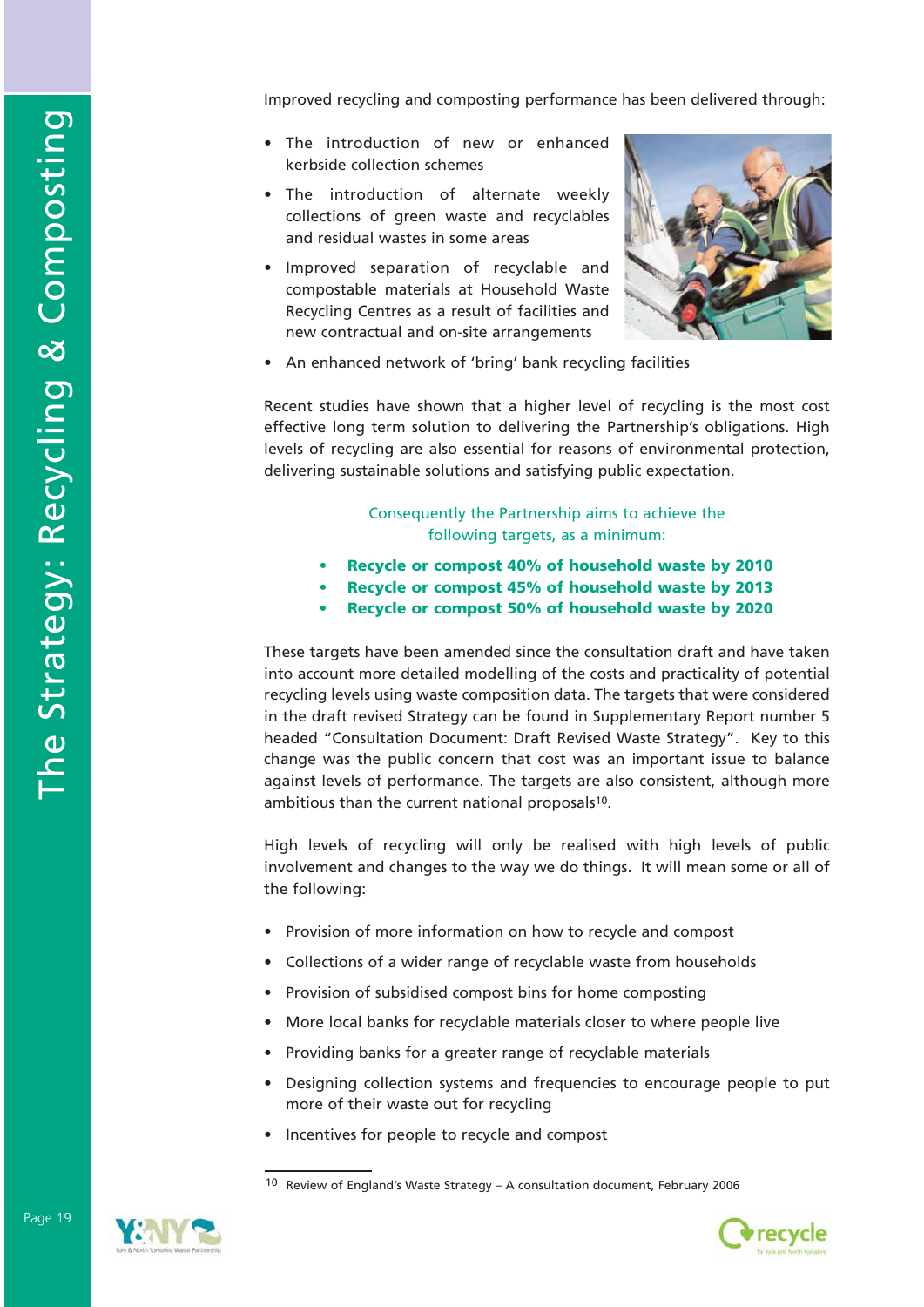There will always be a residual proportion of waste that cannot be recycled or composted. Even with full public participation in recycling, composting and reuse schemes (and the availability of sustainable markets for recyclables and compost) there will still be a remainder for treatment or disposal. In the case of household waste, this is a significant proportion. The Government has imposed restrictions on the disposal of biodegradable municipal waste in landfill without treating it first to reduce its biodegradable content and its environmental burden. When biodegradable waste breaks down within a landfill site it will form a gas (mostly methane and carbon dioxide) which can leak to the atmosphere contributing to global warming.

#### Partnership Members have agreed to set a target to, as a minimum:

#### • Divert 75% of municipal waste from landfill by 2013

This target relates to, yet exceeds the diversion needed to comply with the Landfill Directive and Landfill Allowance Trading Scheme (LATS) to reflect the Partnerships aspiration to be a high achieving group amongst English Shire Authorities. This target has been revised since the consultation draft of the Strategy based on detailed modelling and to keep some flexibility in the choice of the long term residual waste treatment option. The target that was considered in the draft revised Strategy can be found in Supplementary Report number 5 headed "Consultation Document: Draft Revised Waste Strategy".

Although the use of landfill will diminish considerably over the Strategy period, it will still provide an important element of the waste management system. It will remain a significant form of disposal for residual waste until suitable and acceptable alternative technologies are in place. It will also be used for the disposal of materials that are unsuitable for recycling or re-use or cannot be treated.

The eventual treatment arrangements to help divert the residual waste from landfill will be determined by a number of factors, including deliverability, cost and responses to invitations to tender. However, as a first step ahead of new service procurement, the Partnership has already considered its strategic objectives and preferences for treatment technologies with the advice of consultants and in consultation with other stakeholders and the public. This ensures bidders will put forward options that are desirable and that reflect Partnership aspirations.

#### Best Practicable Environmental Option

Consideration of residual waste treatment choices has been informed by the analysis of the best practicable environmental option (BPEO). This has regard not only to the environmental impacts of a technology, but also to the context of the proposal and local views. However, the BPEO only informs decisions, and does not provide 'the answer'.

BPEO is a strategic tool to help identify and assess the options available for managing a waste stream. Various scenarios are assessed in a systematic and balanced way taking into account a wide range of environmental criteria, as well as financial costs and reliability of delivery.



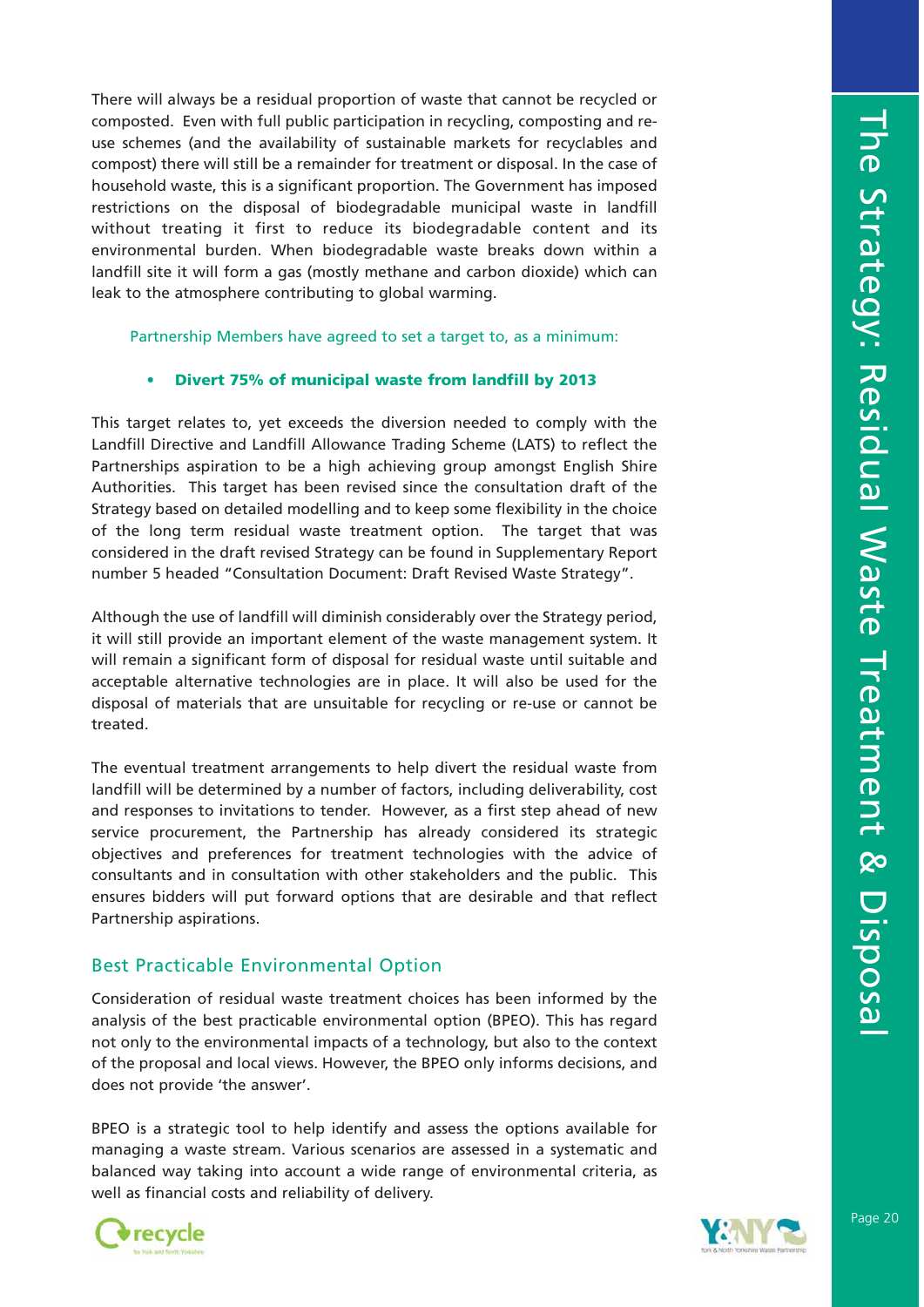Two separate BPEO studies were carried out for the City of York Council and for North Yorkshire County Council during 2004. Their development was subject to public involvement and consultation as well as having Partner and stakeholder input.

As part of the BPEO evaluation, a number of potential treatment technology types were evaluated and ruled out from further consideration at that time including gasification, pyrolysis and anaerobic digestion. However, the Partnership has a desire to retain flexibility so as to be able to consider these and alternative approaches, for example if the industry has further developed appropriate technologies, at the time of going to tender.

#### The BPEO analysis concluded that mechanical biological treatment (MBT) presents the preferred option for York, with energy from waste incineration (EfW) being narrowly preferable to MBT for North Yorkshire.

Energy from waste incineration (EfW) is where value from waste is gained by burning it to generate heat and/or electricity. Most of the ash that remains can be recycled into road and building materials; only a small amount of ash remains which needs specialist disposal.

Mechanical Biological Treatment (MBT) is where waste is mechanically separated to recover more recyclables from our waste and then processed biologically to produce soil conditioner, other products, or a fuel that can then be used to generate heat and/or electricity.

Further details of the BPEO assessments undertaken and the options considered are available in Supplementary Report Number 3 available from www.rethinkrubbish-northyorks.com .

#### Conclusions on Residual Waste Treatment Options

Consultation on the draft Strategy considered two options for the treatment of the residual fraction of municipal waste. Either to send all of the waste to Energy from Waste (Incineration) plant/s or to pre-treat the waste first to recover more recyclable materials in an MBT plant, and to produce a fuel for burning in a smaller EfW plant/s. The results of the public consultation on this Strategy did not show a strong preference overall for either option.





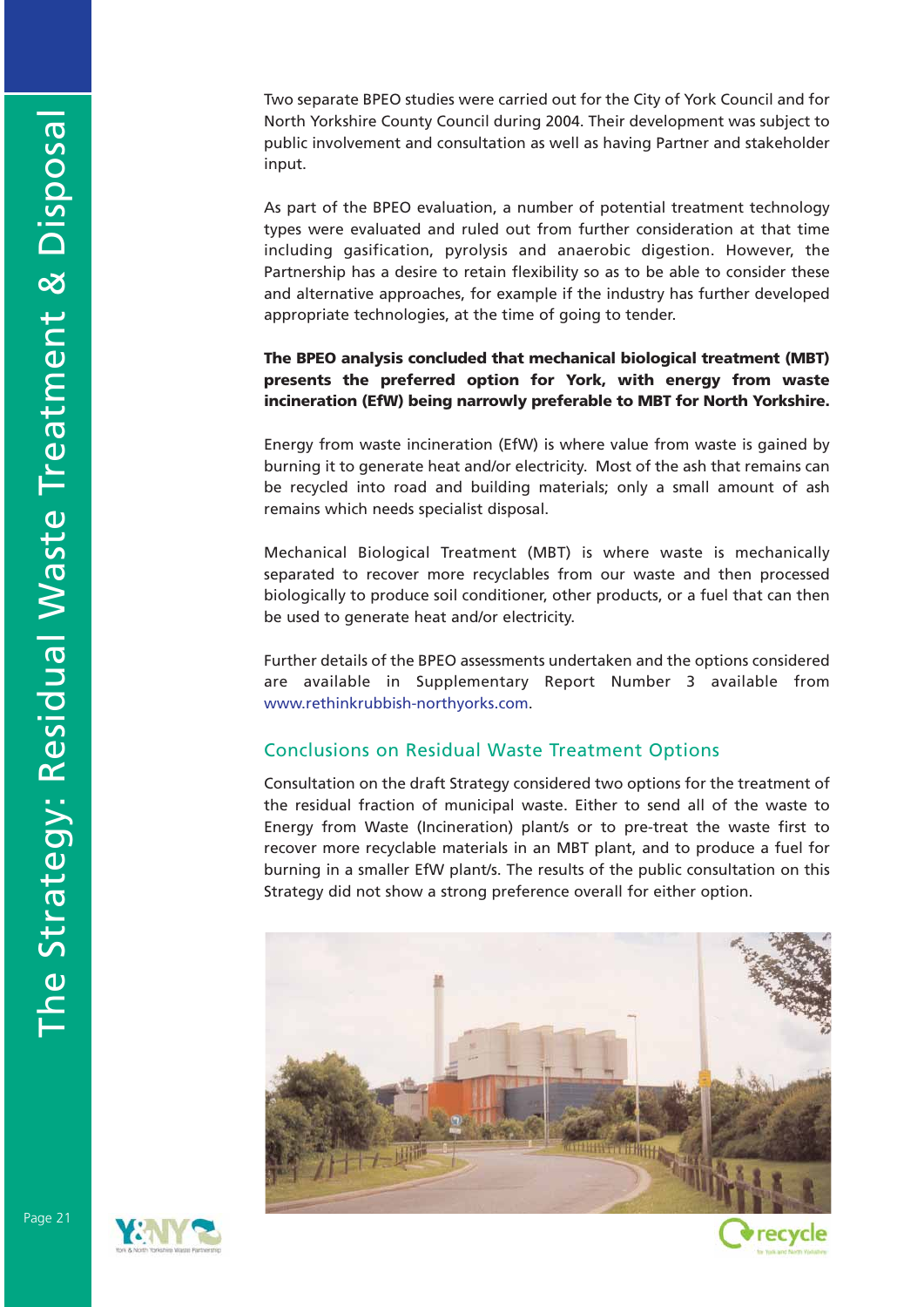Consequently, this Strategy is not specific on the preferred choice of technology although the Partnership expects that in accordance with the BPEO outcomes, residual waste will be treated by a combination of either or both MBT and/or Energy from Waste incineration processes. This is a rapidly changing area, with policy and technology still developing to meet the challenge of the Landfill Directive. Furthermore, a variety of views were expressed by the public with regard to the choice of treatment technologies and the feedback was not conclusive. The Partnership therefore consider it prudent to keep the specific choice of treatment option open and to assess the available options offered by the market at the time of going to tender.

The Partnership expects that in accordance with the BPEO, residual waste treatment in York and North Yorkshire will be by biological and/or thermal processes.



However, the ultimate technology solution may vary from the preferred options due to factors such as the availability of technology, markets for MBT products, government policy and regulations, practicalities, deliverability and cost.

The number of treatment technologies needed to deliver the Strategy will depend on the scale of plant and the balance of decision making factors (i.e. one large scale facility for the Partnership would take advantage of economies of scale whilst more smaller scale facilities might be more expensive but would serve wastes arising locally). Modelling of the different scenarios suggests it is likely to be between  $1 - 3$ facilities required, with the bulk of capacity operational by 2013 in order to reach the landfill diversion targets.



The draft revised Strategy can be found in Supplementary Report number 5 headed

"Consultation Document: Draft Revised Waste Strategy" and the results of the consultation can be found in Supplementary Report number 4 headed "Results of the Strategy Consultation". Both reports are available from www.rethinkrubbish-northyorks.com .



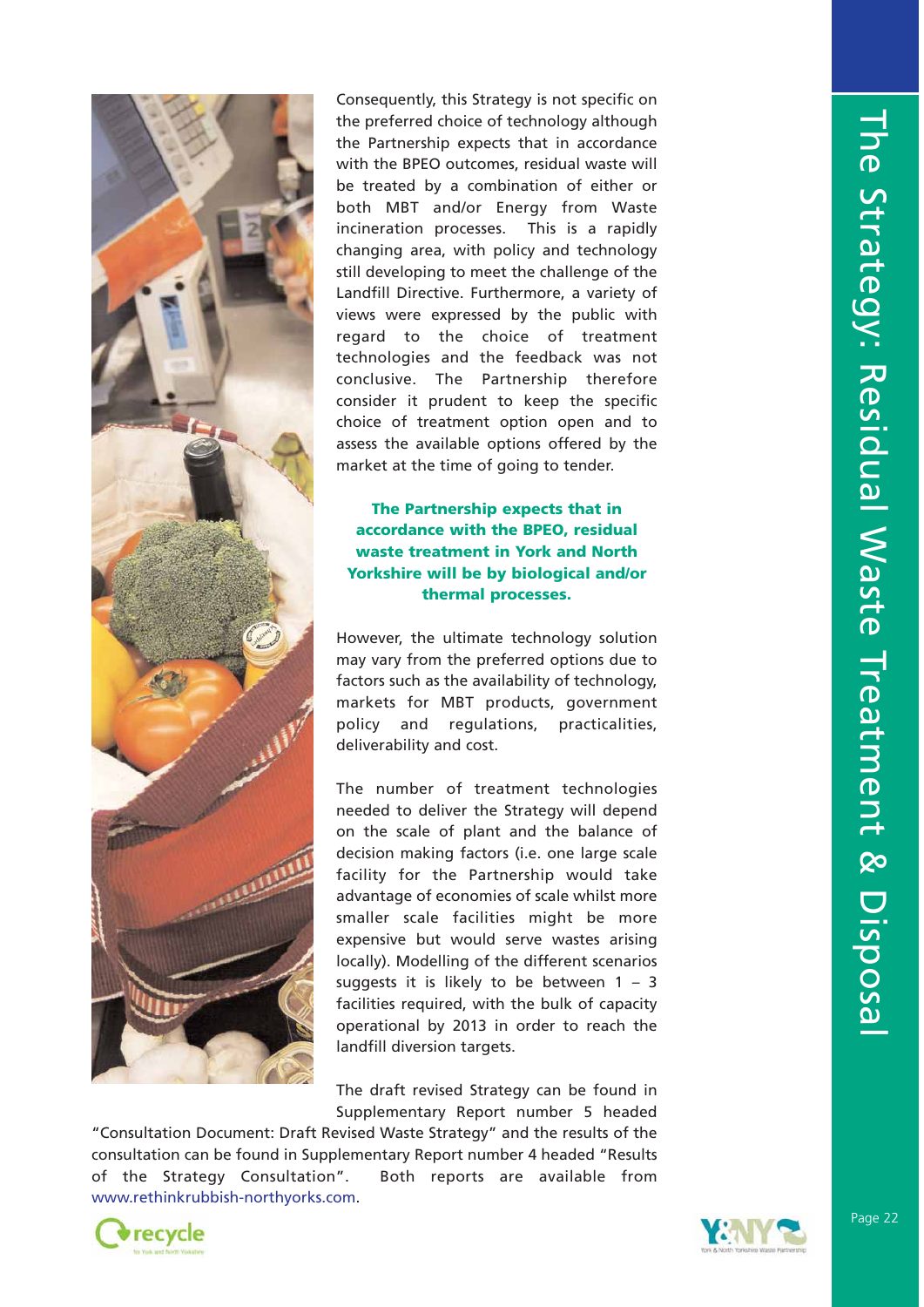As explained in the 'Scope' section of **'Let's talk less rubbish'**, this Strategy is primarily for municipal waste i.e. waste that the councils have a role in collecting and managing. Municipal waste is:

- Waste produced by householders
- Waste produced by schools and at other council premises
- Waste from commercial premises collected by the councils
- Litter and street sweepings
- Other waste collected by the councils, such as abandoned vehicles

Significant quantities of industrial and other commercial wastes are also produced in the Partnership's area and it is the responsibility of the producers of that waste to make sure that it is collected and managed in a responsible and environmentally acceptable manner.

The partners will make provision for commercial waste collected by or on behalf of the Partnership.

The Partnership also recognises that it has a role to play in the management of non municipal waste and partners currently participate and contribute to a series of activities on a local and regional level. These initiatives include:

- The sharing of best practice through Green Business initiatives (e.g. Envirowise, Business in the Community and Business Link)
- Linking with national programmes such as Defra's Business Resource Efficiency and Waste programme (BREW)
- Supporting Recycling Action Yorkshire (RAY) initiated by Yorkshire Forward to expand collection, reprocessing capacity and demand for recyclate and compost in the region

These activities combined with community activities aim to influence and

promote sustainable management of wastes from industrial and commercial sources. There are particular issues associated with hazardous and inert wastes which will be considered in the development of new initiatives where appropriate.





The Partnership will continue to liaise with relevant stakeholders to help improve facilities for non municipal wastes and to help to influence the reduction of wastes wherever practicable.

New initiatives and activities will be described in the waste Strategy Action Plan.





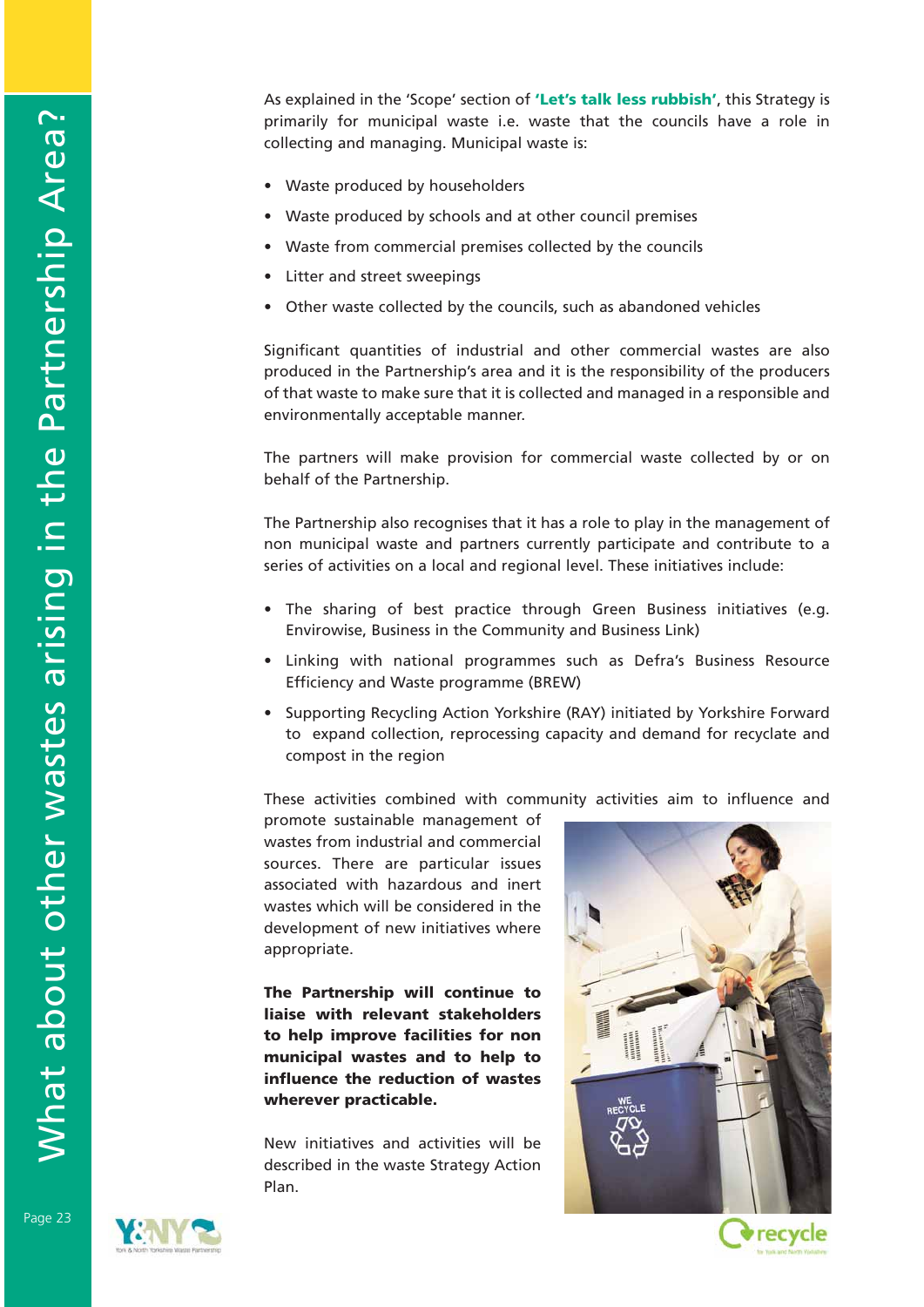Municipal waste collection and management services in York and North Yorkshire cost local council tax payers about £85 per household per year (2004/5). In view of the increasing legislative and policy developments impacting on waste management activities (Supplementary Report 6, available from www.rethinkrubbish-northyorks.com), primarily designed to improve the environmental performance of municipal waste management services, the costs are expected to rise significantly despite the overall most cost-effective and appropriate solution being sought.

- The provision of services (bins, boxes, vehicles) to enhance kerbside recycling and composting
- The construction and operation of additional infrastructure to support the enhanced collection and recycling services and to treat residual wastes
- The need for additional transportation of materials to facilities
- The higher costs of residual waste processing and treatment compared with the historically low cost of landfill disposal

These additional costs could arise from:



However, any increase can be limited by:

- Delivering effective educational and waste minimisation initiatives to prevent waste arising in the first place and therefore reduce the amounts of waste left to deal with
- Making sure recycling and composting services are well used through increasing participation levels and material capture rates
- Obtaining the most cost-effective solutions for council-tax payers by tendering for the long-term provision of services
- Delivering economies of scale by working together to make best use of available resources, facilities and opportunities
- 



- Bulking waste and recyclable materials to minimise transportation impacts
- Applying effective enforcement initiatives to control inappropriate inputs to the municipal waste stream

The proposed combination of waste reduction initiatives, improved re-use, recycling and composting of waste, and the treatment of residual waste, as set out in this Strategy is expected to deliver the stringent landfill diversion requirements of the Landfill Directive. Specifically to reduce the potential for exceeding landfill allowance allocations, particularly for the Landfill Directive target years (2010, 2013 and 2020).



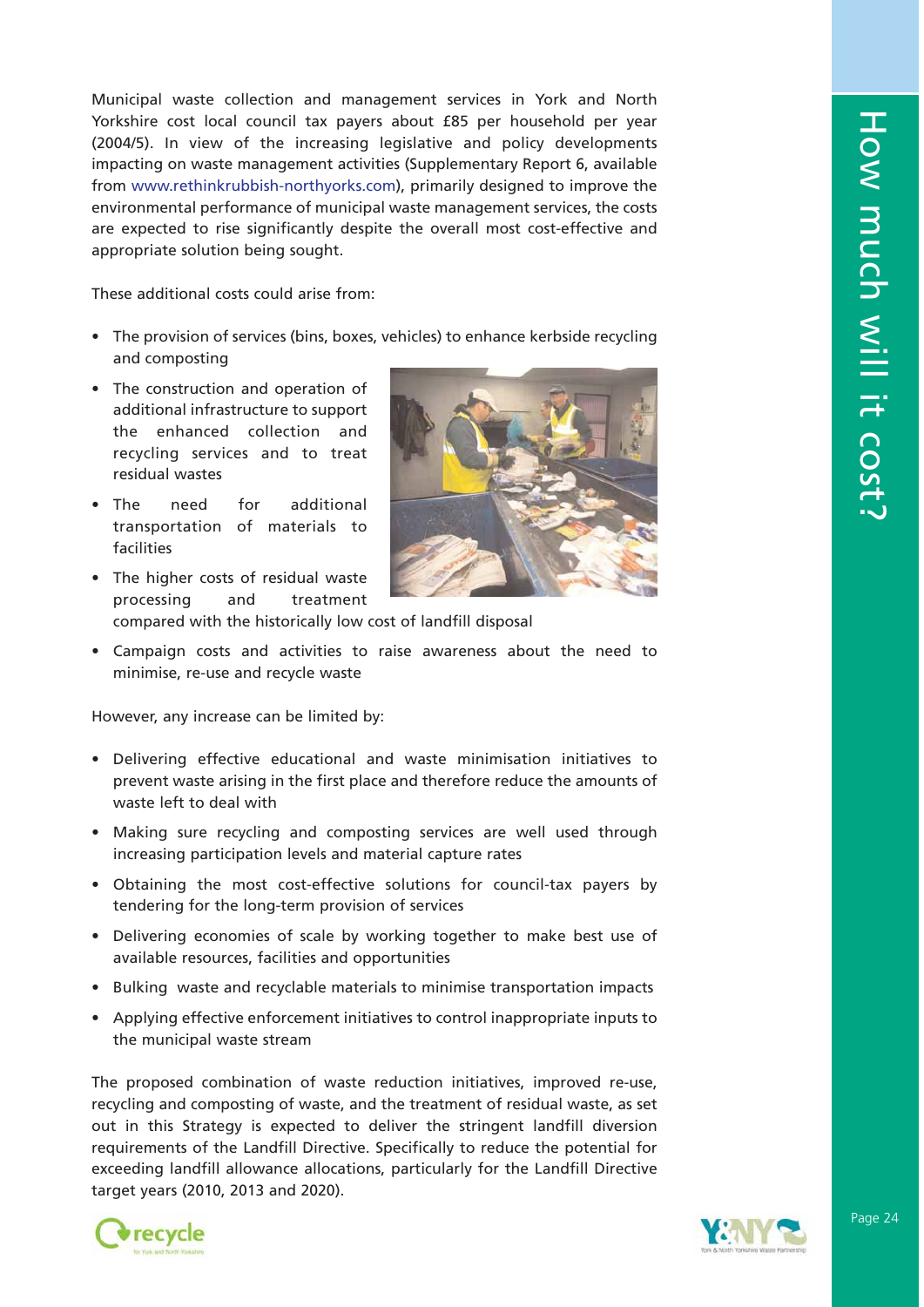An indication of likely costs for various treatment technologies is set out in the Table 4.

#### Table 4: Indicative Costs per Household with different end treatments

The financial and other implications of failure to achieve specified targets, particularly with respect to landfill allowance allocations are:

- Additional landfill charges
- Additional landfill tax obligations
- Financial penalties
- Poor Government and public perception
- Additional environmental burden

The Partnership recognises the financial risks and implications of not delivering and are working together with the industry, stakeholders and the public to ensure the infrastructure needed is available as soon as possible.







| Cost of collection<br>and disposal $-2005$<br>prices (Landfill of<br>residual waste) | £85 per household<br>per year (currently<br>amongst the lowest<br>in England) |
|--------------------------------------------------------------------------------------|-------------------------------------------------------------------------------|
| Minimum future cost<br>using EfW as the<br>prime residual waste<br>treatment         | £140 per household<br>per year                                                |
| Minimum future cost<br>using EfW and MBT<br>as the prime residual<br>waste treatment | £165 per household<br>per year                                                |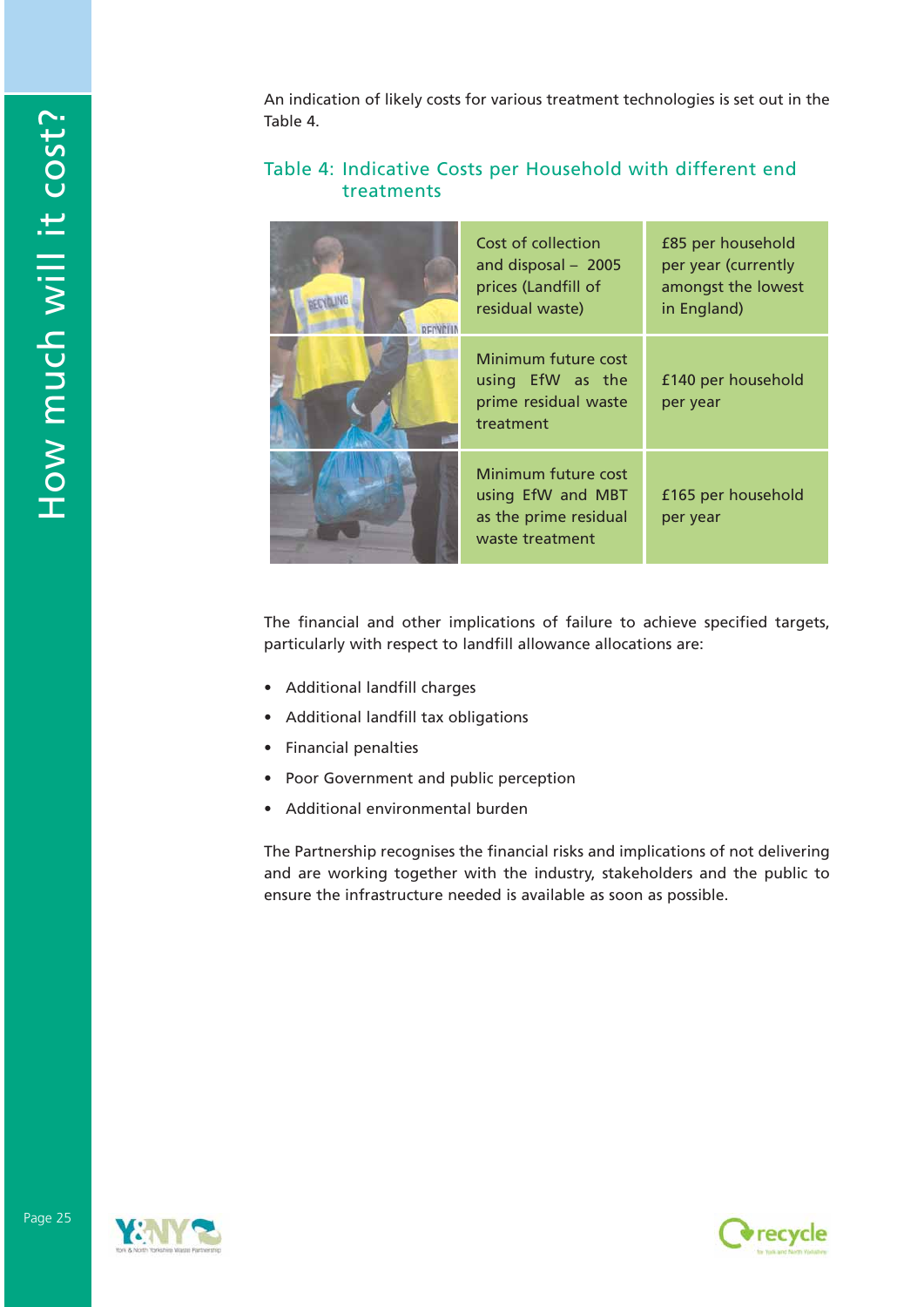The Partnership has been working closely together since 2003 to plan and develop future waste management services in a co-ordinated way. It is critical to the success of the Strategy that joint decision making continues to play an important role. However, some decisions will continue to be best taken locally, provided they are consistent with the overall Strategy. These decisions will include choices on waste collection, street cleansing and local recycling initiatives. The most efficient way of delivering some council waste disposal and collection services may be through single joint contracts for waste management. A summary diagram of how the Partnership operates is set out below.

There have been a number of recent initiatives that have enabled the Partnership itself to move forwards. These include:

- The signing of a Statement of Agreed Principles (SOAP) between partners
- The development of a Partnership business plan for 05/06 07/08
- The development of Service Level Agreements between the Partners for effective delivery of the Strategy
- The development of this Strategy and supplementary Strategy documents (e.g. the Waste Minimisation Strategy & Communications Plan)

The Partnership has identified an objective to seek to provide at least one location within each of the partner's areas where collected refuse and recyclables can be delivered for later processing or disposal i.e. a local transfer station or delivery point. The precise numbers and locations of delivery points will be determined collectively and will have regard to:

- Population densities
- Land use planning policies
- Availability of land

• Proximity to other delivery points or waste management systems

The impetus for Partnership development in future may be significantly influenced by government policy, which already appears to be moving rapidly towards requiring Partnership arrangements between two-tier authorities as a minimum. The area has already recognised that there are benefits to be gained from joint working with the Partnership extending to the City of York Council (a unitary authority) as well as the 7 District and Borough Councils and the County Council. All members are committed to both this Strategy and continued Partnership working in this way.





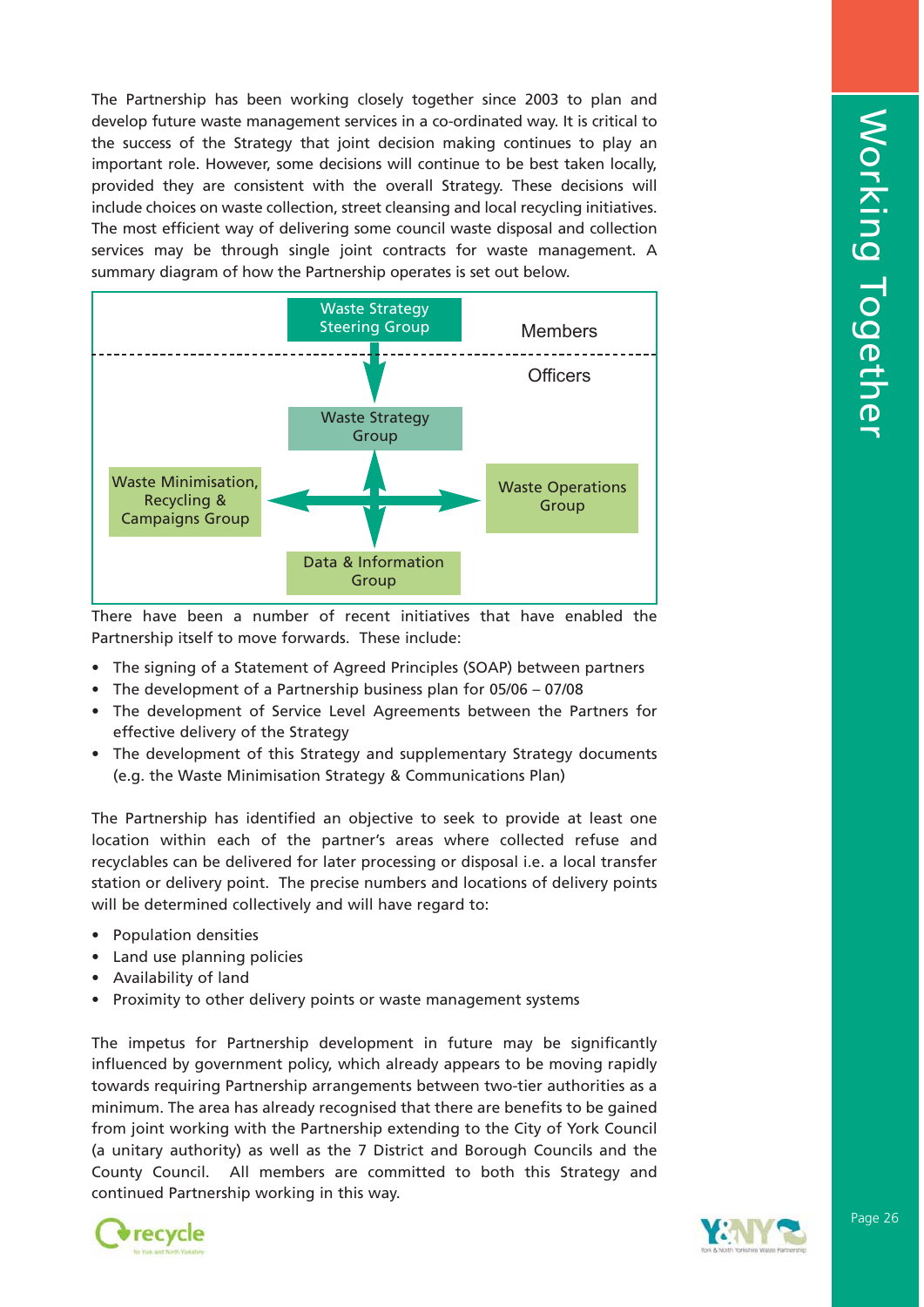'Let's talk less rubbish' includes a series of actions to deliver the targets and policies explained within this Headline Strategy. The Strategy Action Plan is being developed by the Partnership and is due to be published in December 2006. The Plan will be reviewed at 'trigger' points and is intended to be flexible to manage the delivery of the targets whilst providing a structure and accountability for delivery. In some instances, for example for waste growth, there is intended to be a review in 2008 of two of the targets, this will clearly also impact on the Headline Strategy and an addendum or minor revision may need to be undertaken at that point of both the Action Plan and the Headline Strategy.



There will be a complete review of the Strategy as a whole in 2010/11. This will allow both targets to be modified and policies to be introduced where appropriate to deal with the situation at that time.





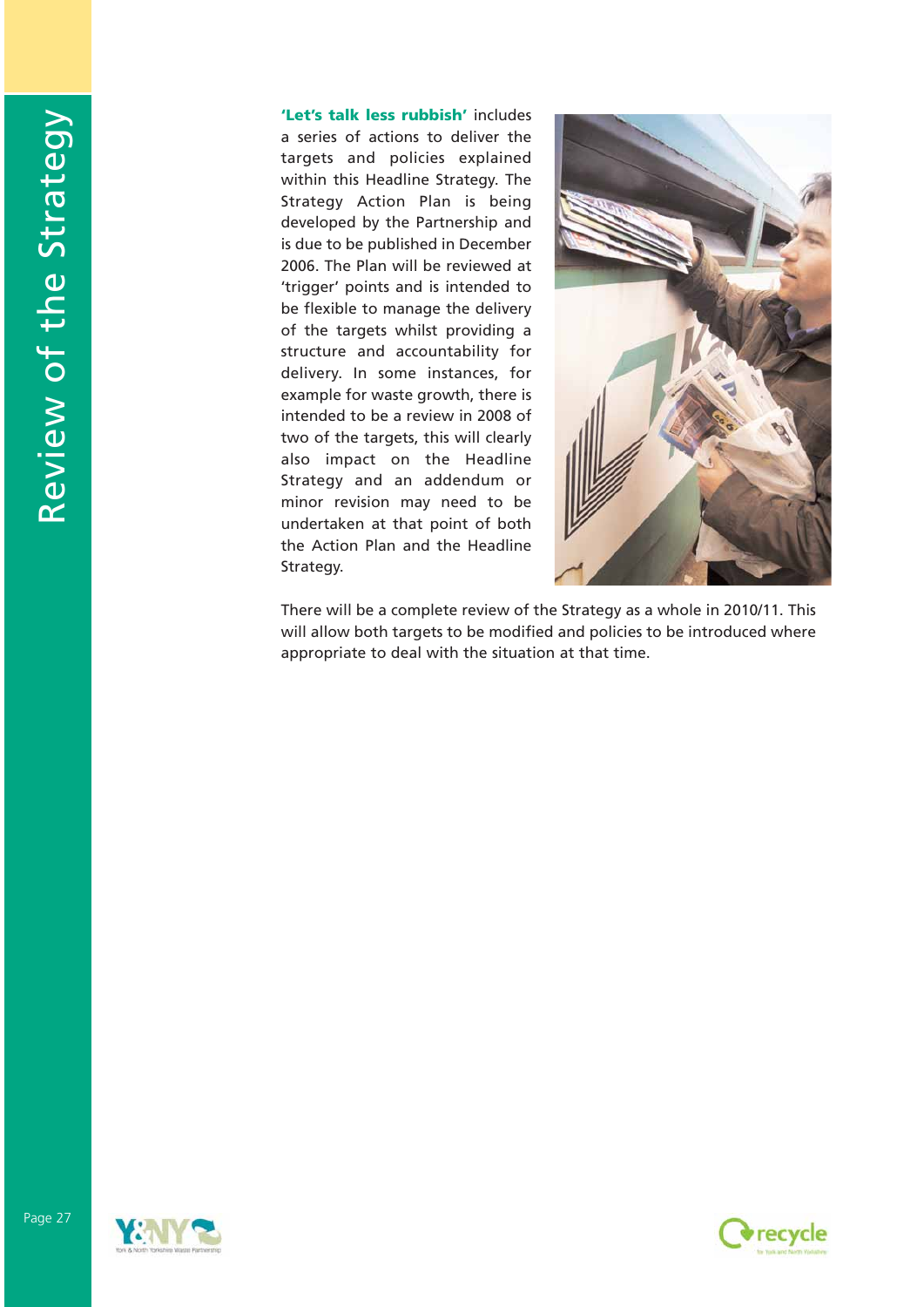This Strategy and the associated Action Plan set out how all of the Partners in the York and North Yorkshire Waste Partnership will work together over the next 20 years to deliver the aims, objectives and targets set out in this Strategy.

#### We will:

- Reduce waste by implementing campaigns and developing practical initiatives, as set out in the waste minimisation Strategy and associated action plan (supplementary report 1) so that we can:
	- Contain average household waste arisings so that residents of the Partnership area generate less per head than the average for Shire counties by 2008, and
	- Be amongst the lowest 25% of these by 2013; and
	- Specifically reduce annual average growth of household waste per head to zero % by 2008
- Continue to involve community and other groups in maximising opportunities for re-use.
- Continue to improve the recycling and composting services offered across the Partnership area, so that as a minimum, we
	- Recycle or compost 40% of household waste by 2010
	- Recycle or compost 45% of household waste by 2013
	- Recycle or compost 50% of household waste by 2020
- Carry out further work with key stakeholders and industry to determine the optimum number of waste treatment facilities that are required across the Partnership area to deliver the targets within this Strategy.
- Continue to work with key stakeholders and industry as part of the procurement process for new services to determine the preferred technology for residual waste treatment, although the Partnership expects that in accordance with the BPEO, residual waste treatment in York and North Yorkshire will be by biological and/or thermal processes. Whichever technology becomes the preferred option, we will as a minimum, divert 75% of municipal waste away from landfill by 2013.
- Review the complete Strategy (or specific sections of it) according to the timetable set out within this document and produce an addendum or make

a minor revision to either the Headline Strategy or the Action Plan if necessary at that time.